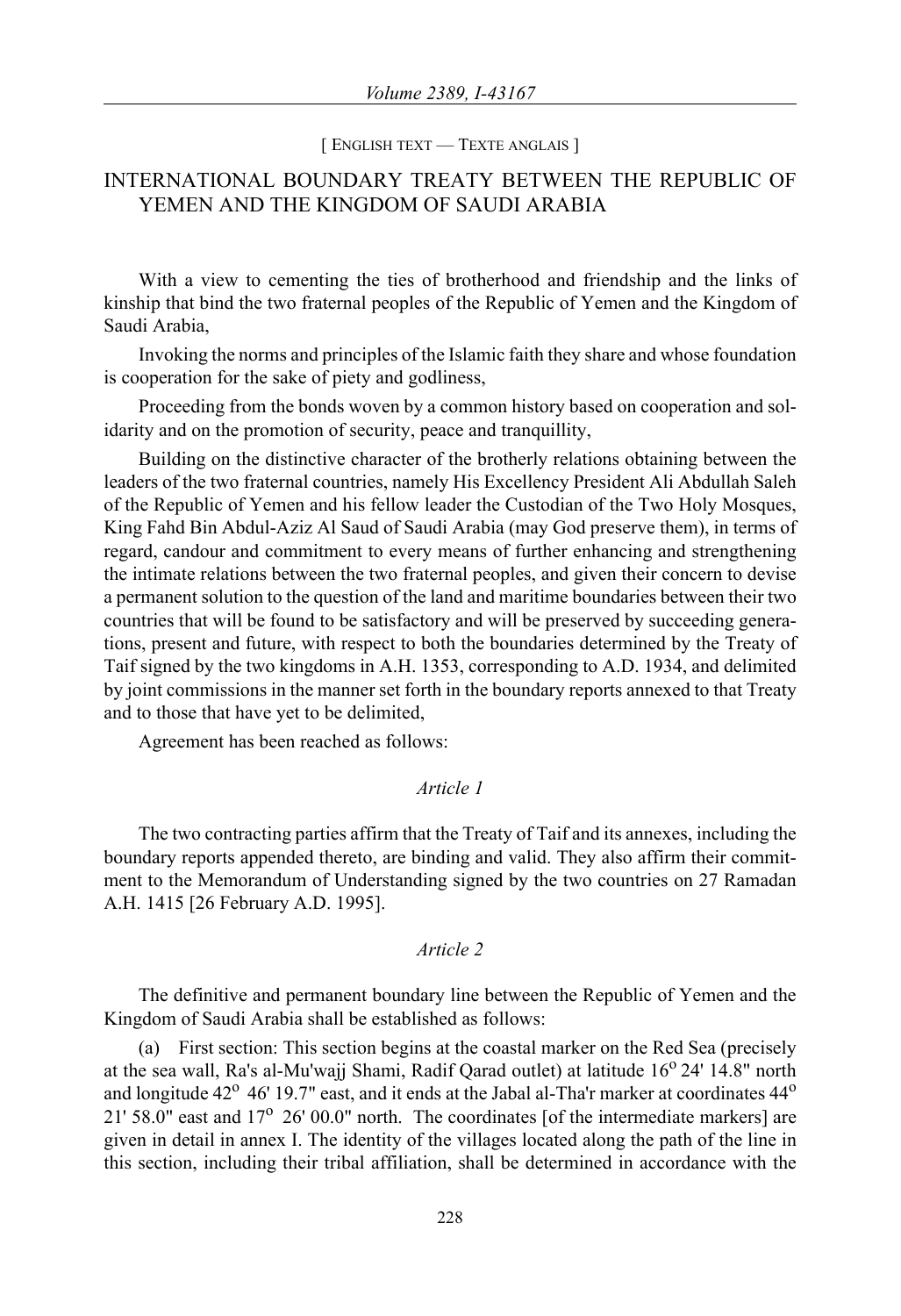provisions of the Treaty of Taif and its annexes. In the event that any of the coordinates should coincide with the location of a village, the frame of reference for establishing its possession shall be its association with one of the parties and the path of the line shall be modified accordingly when boundary markers are put in place.

(b) Second section: This is the section of the boundary line which has not been delimited. The two contracting parties have agreed to delimit this section in an amicable manner. This section begins at Jabal al-Tha'r, the coordinates of which are given above, and it ends at the intersection of latitude 19 north and longitude 52 east. Detailed coordinates [of the intermediate markers] are given in annex II.

(c) Third section: This is the maritime section of the boundary. It begins at the onshore marker on the sea coast (precisely at the sea wall, Ra's al-Mu'wajj Shami, Radif Qarad outlet), the coordinates of which are specified above, and it terminates at the extremity of the maritime boundaries between the two countries. Detailed coordinates [of the intermediate points] are given in annex III.

## *Article 3*

1. For the purpose of placing markers (pillars) along the boundary line beginning at the tripoint of the two countries with the Sultanate of Oman at the intersection of latitude 19 north and longitude 52 east and ending precisely at the sea wall, Ra's Al-Muvwajj Shami, Radif Qarad outlet, the coordinates of which are given in annex I and annex II, the two contracting parties shall engage an international company to conduct a field survey of the full length of the land and maritime boundaries. The company concerned and the joint team of the two contracting parties shall adhere strictly to the distances and bearings from one point to the next and to the other specifications set forth in the boundary reports annexed to the Treaty of Taif, these provisions being binding on both parties.

2. The company concerned shall prepare detailed maps of the land boundary between the two countries, and these maps, once signed by representatives of the Republic of Yemen and the Kingdom of Saudi Arabia, shall be recognized as official maps indicating the boundary between the two countries and shall be an integral part of this Treaty. The two contracting parties shall conclude an agreement on meeting the costs of work undertaken by the company engaged to erect the markers along the land boundary between the two countries.

## *Article 4*

The two contracting parties undertake to abide by the terms of article 5 of the Treaty of Taif as they relate to the removal of any military position located less than five kilometres from the boundary line delimited on the basis of the boundary reports annexed to the same Treaty of Taif. The boundary line that has yet to be delimited, from Jabal al-Tha'r to the point of intersection of latitude 19 north and longitude 52 east, shall be governed by the terms of annex IV to this Treaty.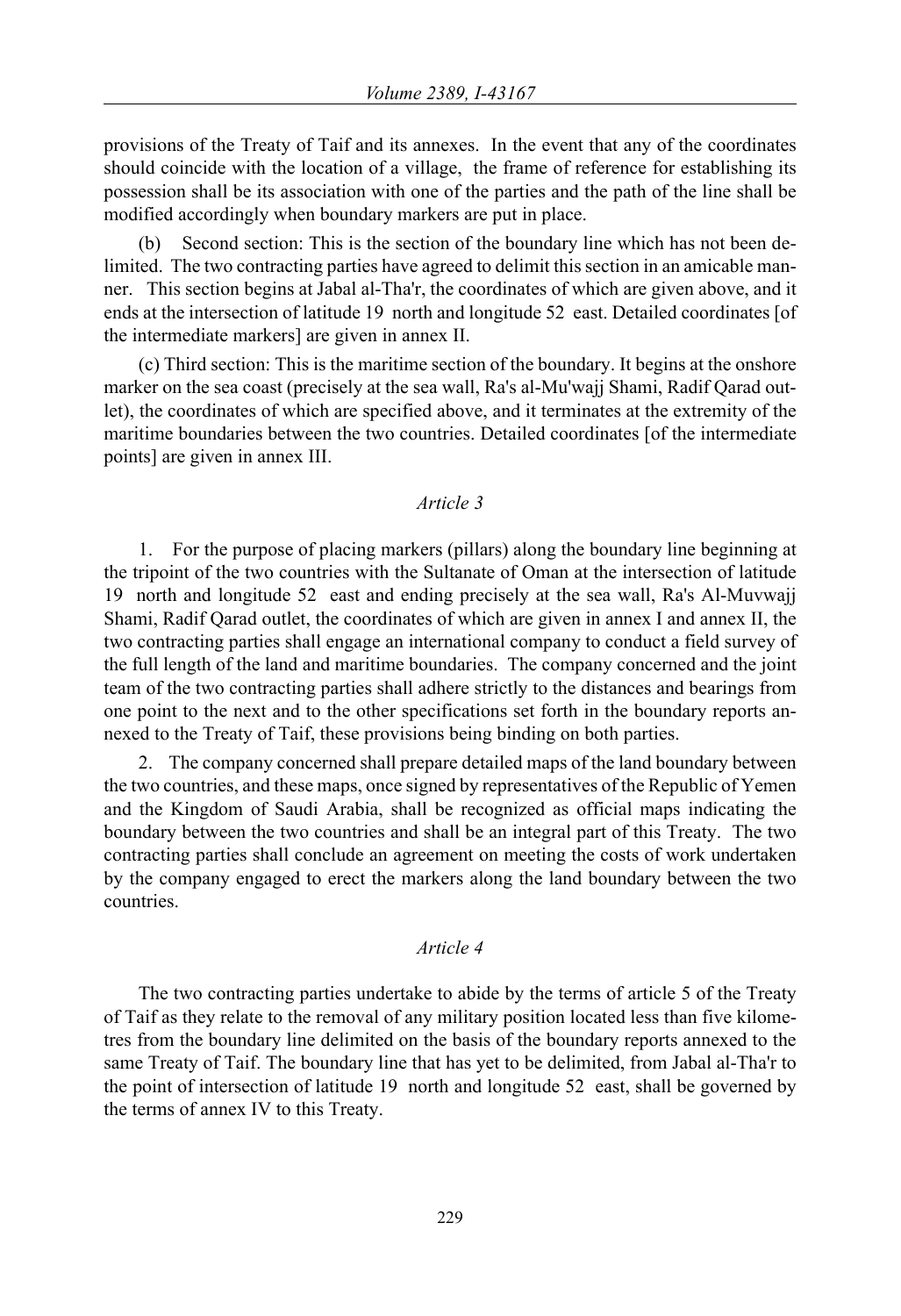*Article 5*

This Treaty shall enter into force following its ratification in accordance with the procedures in effect in each of the contracting countries and the exchange of instruments of ratification by them.

> For the Republic of Yemen: ABDUL-QADER ABDUL-RAHMAN BA-JAMMAL Deputy Prime Minister and Minister for Foreign Affairs

> > For the Kingdom of Saudi Arabia: SAUD AL-FAISAL

Minister for Foreign Affairs Jeddah, 10 Rabi ` I A.H. 1421 corresponding to 12 June A.D. 2000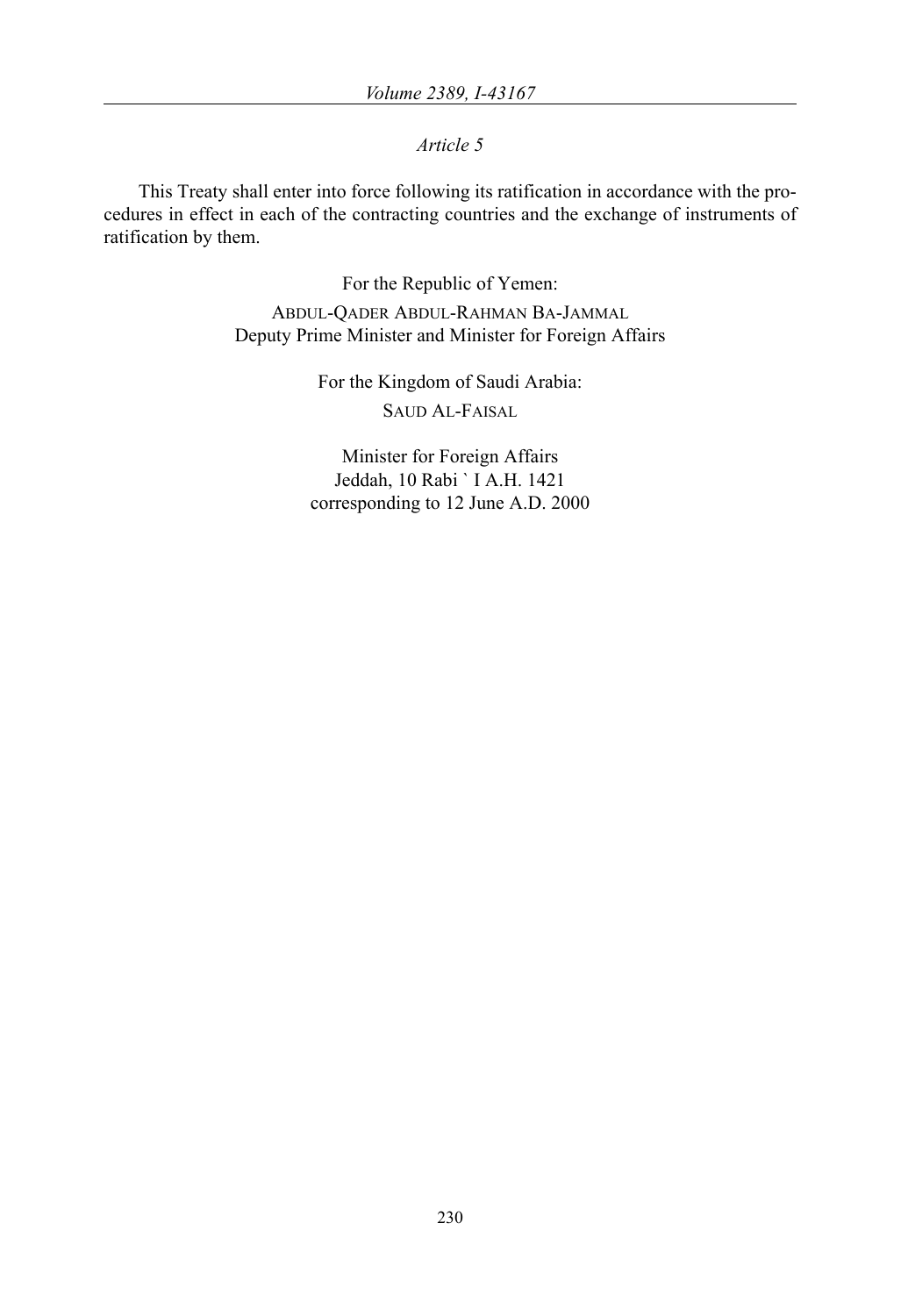#### Annex I

# Geographical coordinates of the marker positions stipulated in the boundary reports annexed to the Treaty of Taif.

|                |                |         |                    | Assigned geographical coordinates |         |                |                              |
|----------------|----------------|---------|--------------------|-----------------------------------|---------|----------------|------------------------------|
| Marker No.     |                |         | North              |                                   |         | East           |                              |
|                |                | $\circ$ | $\pmb{\mathsf{r}}$ | $\boldsymbol{H}$                  | $\circ$ | $\bar{t}$      | $\sim$<br>$\boldsymbol{\mu}$ |
| 1              | Jabal al-Tha'r | 17      | 26                 | 00.0                              | 44      | 21             | 58.0                         |
| $\overline{c}$ |                | 17      | 25                 | 19.6                              | 44      | 16             | 16.4                         |
| 3              |                | 17      | 25                 | 17.1                              | 44      | 15             | 47.6                         |
| 4              |                | 17      | 25                 | 09.4                              | 44      | 14             | 22.9                         |
| 5              |                | 17      | 25                 | ${\bf 04.4}$                      | 44      | 13             | 37.1                         |
| 6              |                | 17      | 24                 | 50.0                              | 44      | 12             | 30.0                         |
| $\sqrt{ }$     |                | 17      | 24                 | 52.5                              | 44      | 11             | 25.0                         |
| 8              |                | 17      | 24                 | 45.4                              | 44      | 10             | 45.4                         |
| 9              |                | 17      | 24                 | 32.0                              | 44      | 08             | 17.0                         |
| 10             |                | 17      | 23                 | 01.0                              | 44      | 07             | 51.0                         |
| 11             |                | 17      | 21                 | 59.0                              | 44      | 06             | 39.0                         |
| 12             |                | 17      | 21                 | 57.8                              | 44      | 06             | 02.2                         |
| 13             |                | 17      | 24                 | 21.0                              | 44      | 04             | 00.0                         |
| 14             |                | $17\,$  | 24                 | 17.7                              | 44      | 02             | 58.5                         |
| 15             |                | 17      | 23                 | 28.7                              | 44      | 01             | 23.8                         |
| 16             |                | $17$    | 24                 | 08.9                              | 44      | 0 <sub>0</sub> | 40.9                         |
| 17             |                | $17\,$  | 23                 | 26.5                              | 44      | 00             | 14.4                         |
| $18\,$         | ÷.             | 17      | 22                 | 19.5                              | 43      | 59             | 32.4                         |
| 19             |                | 17      | 19                 | 50.0                              | 43      | 58             | 00.0                         |
| 20             |                | $17$    | 20                 | 30.0                              | 43      | 54             | 20.0                         |
| 21             |                | 17      | $20$               | 21.9                              | 43      | 50             | 32.7                         |
| 22             |                | $17\,$  | 20                 | 20.0                              | 43      | 49             | 55.0                         |
| 23             |                | 17      | 21                 | 23.8                              | 43      | 48             | 21.0                         |
| 24             |                | $17\,$  | 22                 | 30.0                              | 43      | 47             | 20.0                         |
| 25             |                | 17      | 22                 | 28.0                              | 43      | 46             | 04.2                         |
| 26             |                | 17      | 22                 | 05.3                              | 43      | 42             | 02.1                         |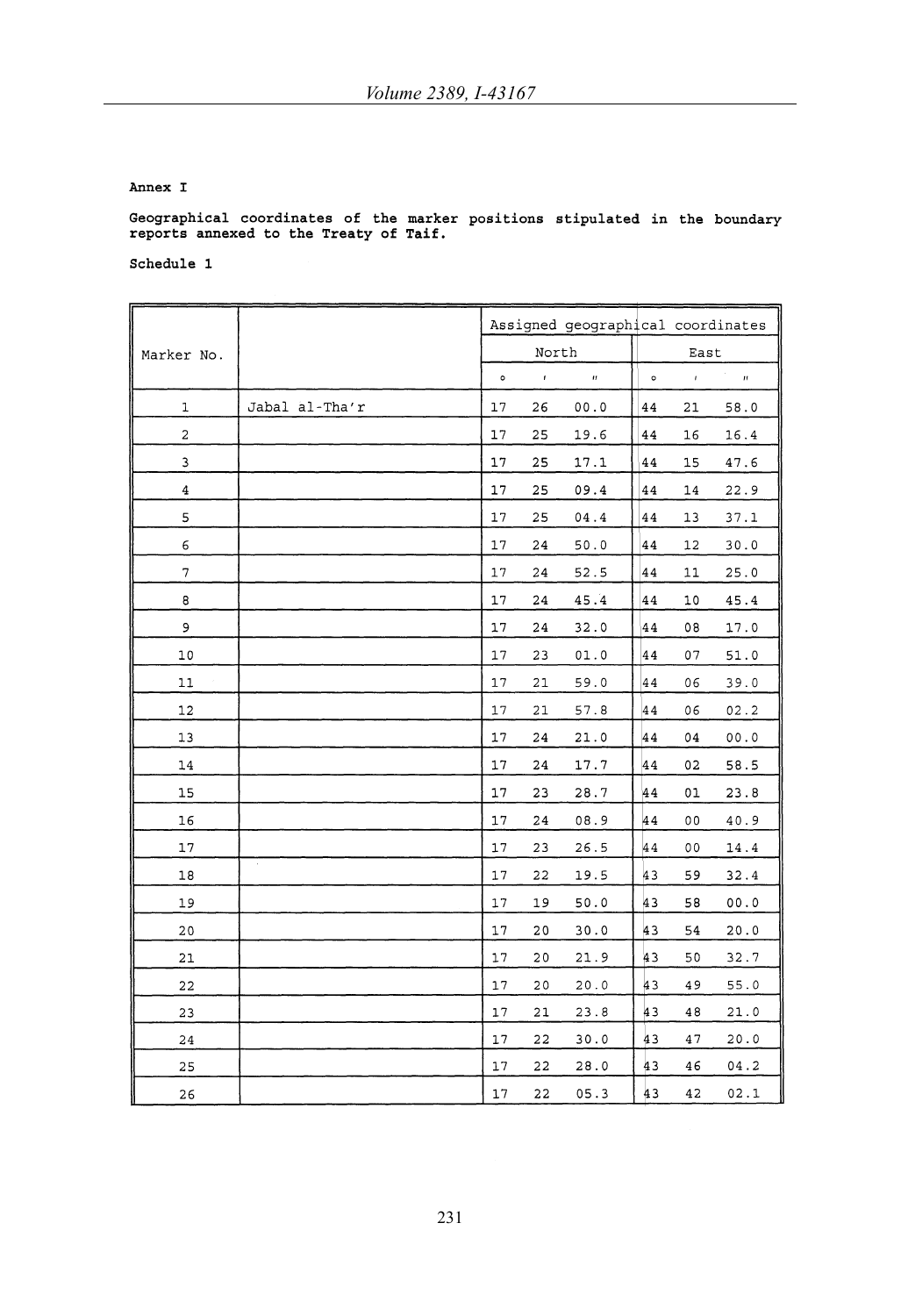|            |           |           | Assigned geographical coordinates |         |                 |                  |
|------------|-----------|-----------|-----------------------------------|---------|-----------------|------------------|
| Marker No. |           | North     |                                   |         | East            |                  |
|            | $\bullet$ | $\pmb{t}$ | $\boldsymbol{\mu}$                | $\circ$ | $\mathcal{A}$ . | $\boldsymbol{H}$ |
| 27         | 17        | 22        | 00.0                              | 43      | 41              | 00.0             |
| 28         | 17        | 23        | 36.1                              | 43      | 39              | 12.9             |
| 29         | 17        | 25        | 34.0                              | 43      | 37              | 04.1             |
| 30         | 17        | 26        | 20.1                              | 43      | 36              | 24.3             |
| 31         | 17        | 28        | 18.9                              | 43      | 34              | 36.3             |
| 32         | 17        | 29        | 00.1                              | 43      | 33              | 59.5             |
| 33         | 17        | 30        | 51.3                              | 43      | 31              | 37.9             |
| 34         | 17        | 30        | 32.6                              | 43      | 31              | 13.2             |
| 35         | 17        | 31        | 26.5                              | 43      | 30              | 22.2             |
| 36         | 17        | 31        | 36.8                              | 43      | 29              | 44.5             |
| 37         | 17        | 32        | 42.4                              | 43      | 29              | 04.7             |
| 38         | 17        | 33        | 08.7                              | 43      | 27              | 52.3             |
| 39         | 17        | 33        | 09.1                              | 43      | 27              | 33.5             |
| 40         | 17        | 33        | 00.0                              | 43      | 26              | 43.5             |
| 41         | 17        | 33        | 50.1                              | 43      | 25              | 52.6             |
| 42         | 17        | 33        | 57.0                              | 43      | 25              | 10.6             |
| 43         | 17        | 33        | 23.9                              | 43      | 23              | 57.2             |
| $4\,4$     | 17        | 33        | 19.4                              | 43      | 22              | 46.0             |
| 45         | 17        | 32        | 38.4                              | 43      | 22              | 32.0             |
| 46         | 17        | 33        | 23.0                              | 43      | 21              | 17.1             |
| 47         | 17        | 33        | 07.8                              | 43      | 21              | 00.3             |
| 48         | 17        | 32        | 23.4                              | 43      | 20              | 09.2             |
| 49         | 17        | 31        | 39.6                              | 43      | 18              | 36.8             |
| 50         | 17        | 31        | 54.8                              | 43      | 18              | 17.0             |
| 51         | 17        | 31        | 39.0                              | 43      | 18              | 09.7             |
| 52         | 17        | 31        | 23.3                              | 43      | 17              | 39.3             |
| 53         | 17        | 31        | 02.2                              | 43      | 17              | 07.3             |
| 54         | 17        | 29        | 23.8                              | 43      | 15              | 37.6             |
| 55         | 17        | 28        | 49.9                              | 43      | 14              | 26.7             |
| 56         | 17        | 27        | 28.2                              | 43      | 15              | 23.4             |
| 57         | 17        | 25        | 34.2                              | 43      | 13              | 31.8             |

 $\bar{1}$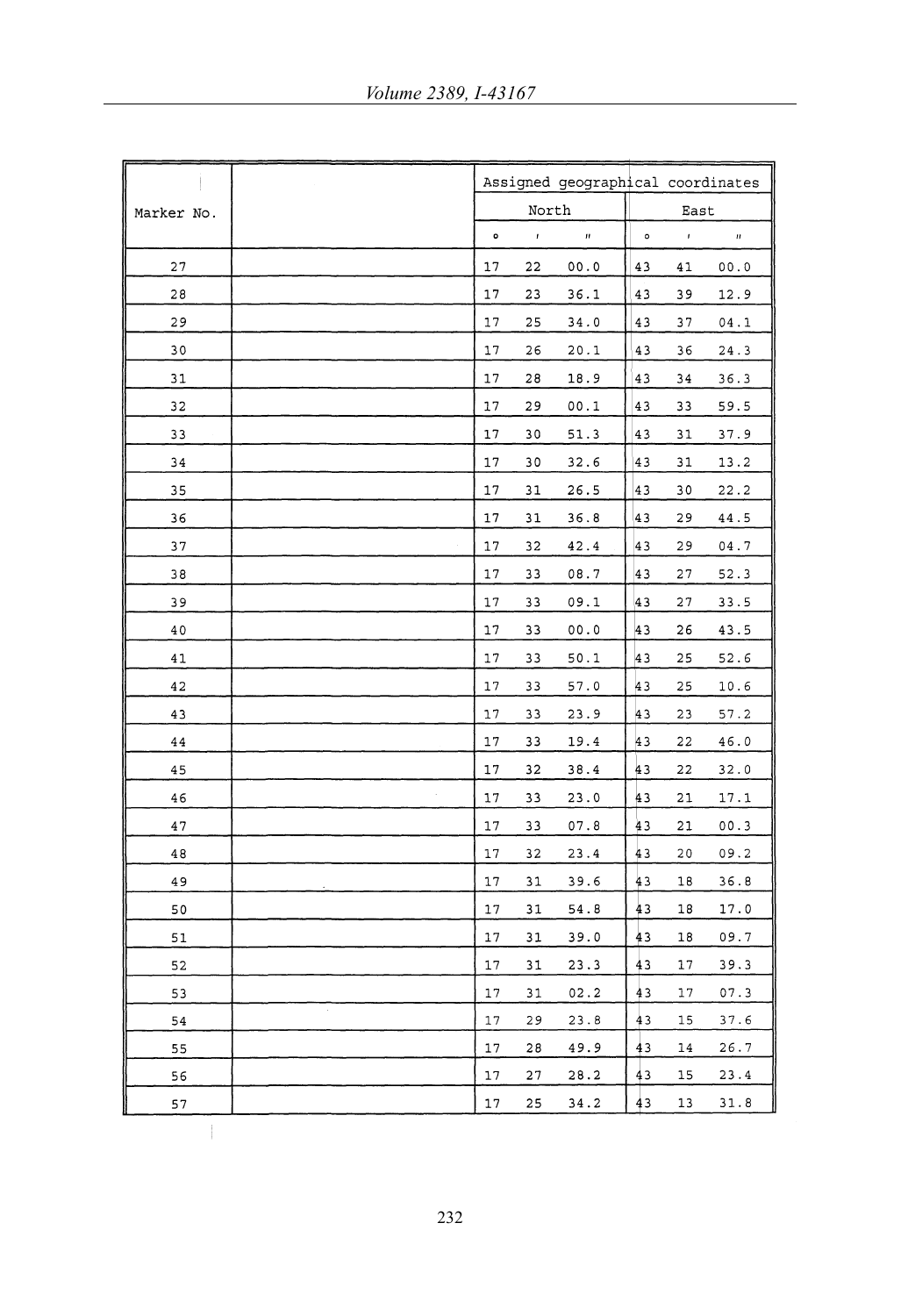|            |           |              |                  |           | Assigned geographical coordinates |                  |  |  |
|------------|-----------|--------------|------------------|-----------|-----------------------------------|------------------|--|--|
| Marker No. |           | North        |                  |           | East                              |                  |  |  |
|            | $\bullet$ | $\mathbf{r}$ | $\boldsymbol{H}$ | $\bullet$ | $\boldsymbol{r}$                  | $\boldsymbol{H}$ |  |  |
| 58         | 17        | 24           | 05.4             | 43        | 14                                | 49.4             |  |  |
| 59         | 17        | 23           | 26.0             | 43        | 14                                | 06.1             |  |  |
| 60         | $17\,$    | 23           | 21.1             | 43        | 14                                | 05.3             |  |  |
| 61         | 17        | 23           | 07.9             | 43        | 13                                | 40.9             |  |  |
| 62         | 17        | 22           | 15.6             | 43        | 14                                | 46.6             |  |  |
| 63         | 17        | 21           | 44.3             | 43        | 15                                | 31.8             |  |  |
| 64         | 17        | 21           | 29.4             | 43        | 16                                | 36.3             |  |  |
| 65         | 17        | 19           | 42.1             | 43        | 19                                | 33.6             |  |  |
| 66         | 17        | 18           | 14.4             | 43        | 20                                | 11.4             |  |  |
| 67         | 17        | 18           | 11.6             | 43        | 19                                | 59.5             |  |  |
| 68         | 17        | 18           | 12.3             | 43        | 19                                | 53.5             |  |  |
| 69         | 17        | 18           | 12.0             | 43        | 19                                | 47.4             |  |  |
| 70         | 17        | 18           | 12.1             | 43        | 19                                | 42.2             |  |  |
| 71         | 17        | 18           | 08.2             | 43        | 19                                | 25.7             |  |  |
| 72         | 17        | 18           | 00.7             | 43        | 18                                | 46.9             |  |  |
| 73         | 17        | 18           | 03.9             | 43        | 18                                | 35.9             |  |  |
| 74         | 17        | 17           | 57.4             | 43        | 18                                | 35.1             |  |  |
| 75         | 17        | 17           | 35.5             | 43        | 18                                | 08.8             |  |  |
| 76         | 17        | 17           | 32.2             | 43        | 17                                | 32.4             |  |  |
| 77         | 17        | 17           | 28.0             | 43        | 16                                | 20.0             |  |  |
| 78         | 17        | 17           | 32.0             | 43        | 16                                | 02.0             |  |  |
| 79         | 17        | 16           | 42.5             | 43        | 15                                | 21.1             |  |  |
| 80         | 17        | 16           | 32.4             | 43        | 14                                | 41.4             |  |  |
| 81         | 17        | 16           | 08.1             | 43        | 13                                | 56.8             |  |  |
| 82         | 17        | 15           | 31.7             | 43        | 12                                | 06.2             |  |  |
| 83         | 17        | 14           | 33.9             | 43        | 11                                | 59.7             |  |  |
| 84         | 17        | 12           | 37.3             | 43        | 12                                | 58.7             |  |  |
| 85         | 17        | 12           | 25.7             | 43        | 12                                | 39.7             |  |  |
| 86         | 43        | 11           | 21.3             | 17        | 11                                | 20.0             |  |  |
| 87         | 17        | 11           | 18.5             | 43        | 11                                | 34.4             |  |  |
| 88         | $17\,$    | 11           | 07.8             | 43        | 11                                | 25.0             |  |  |
|            |           |              |                  |           |                                   |                  |  |  |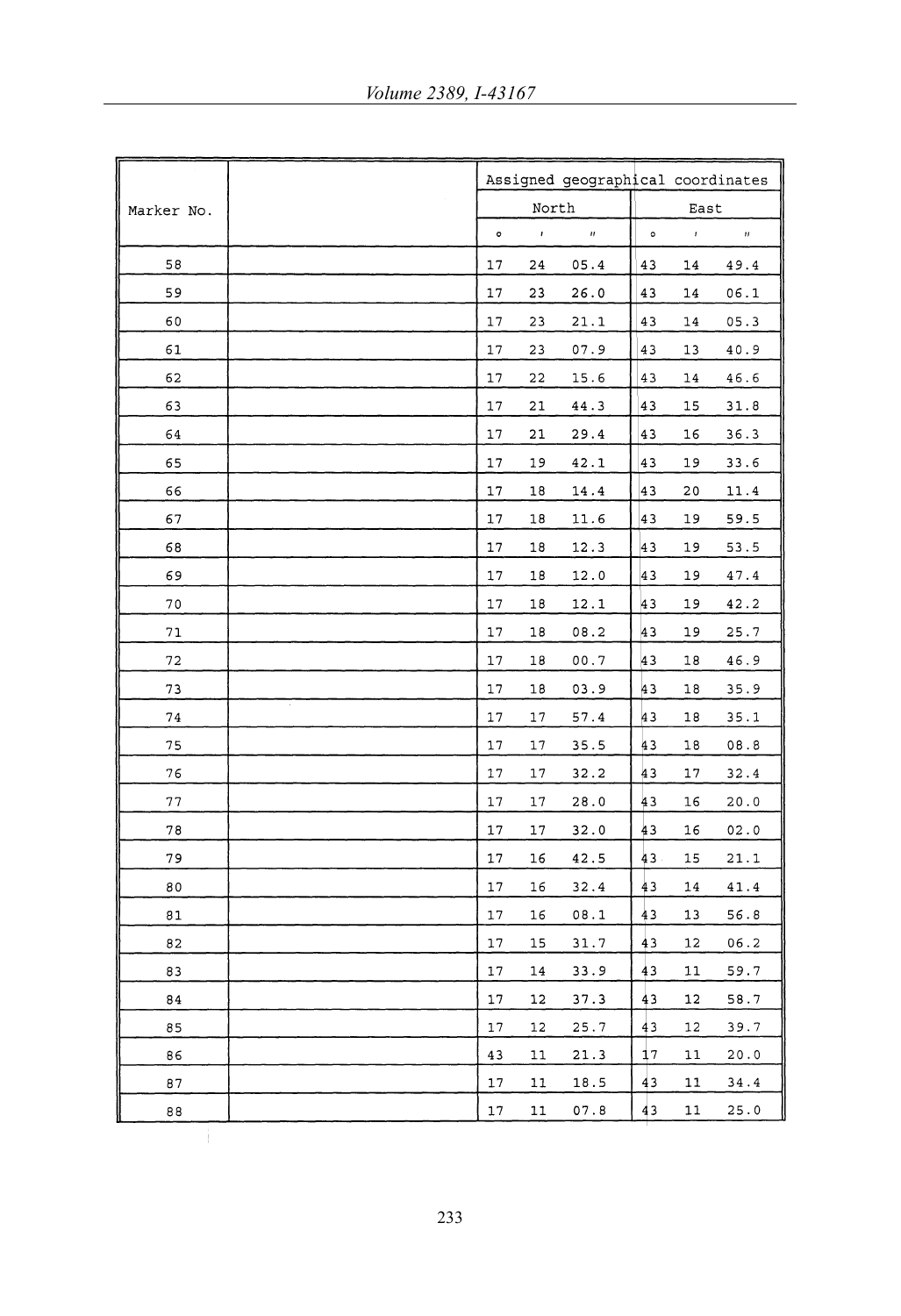|            | Assigned geographical coordinates |       |              |         |      |      |  |  |
|------------|-----------------------------------|-------|--------------|---------|------|------|--|--|
| Marker No. |                                   | North |              |         | East |      |  |  |
|            | $\Omega$                          |       | $\mathbf{H}$ | $\circ$ |      |      |  |  |
| 89         | 17                                | 10    | 57.0         | 43      | 10   | 53.9 |  |  |
| 90         | 17                                | 10    | 21.6         | 43      | 10   | 15.0 |  |  |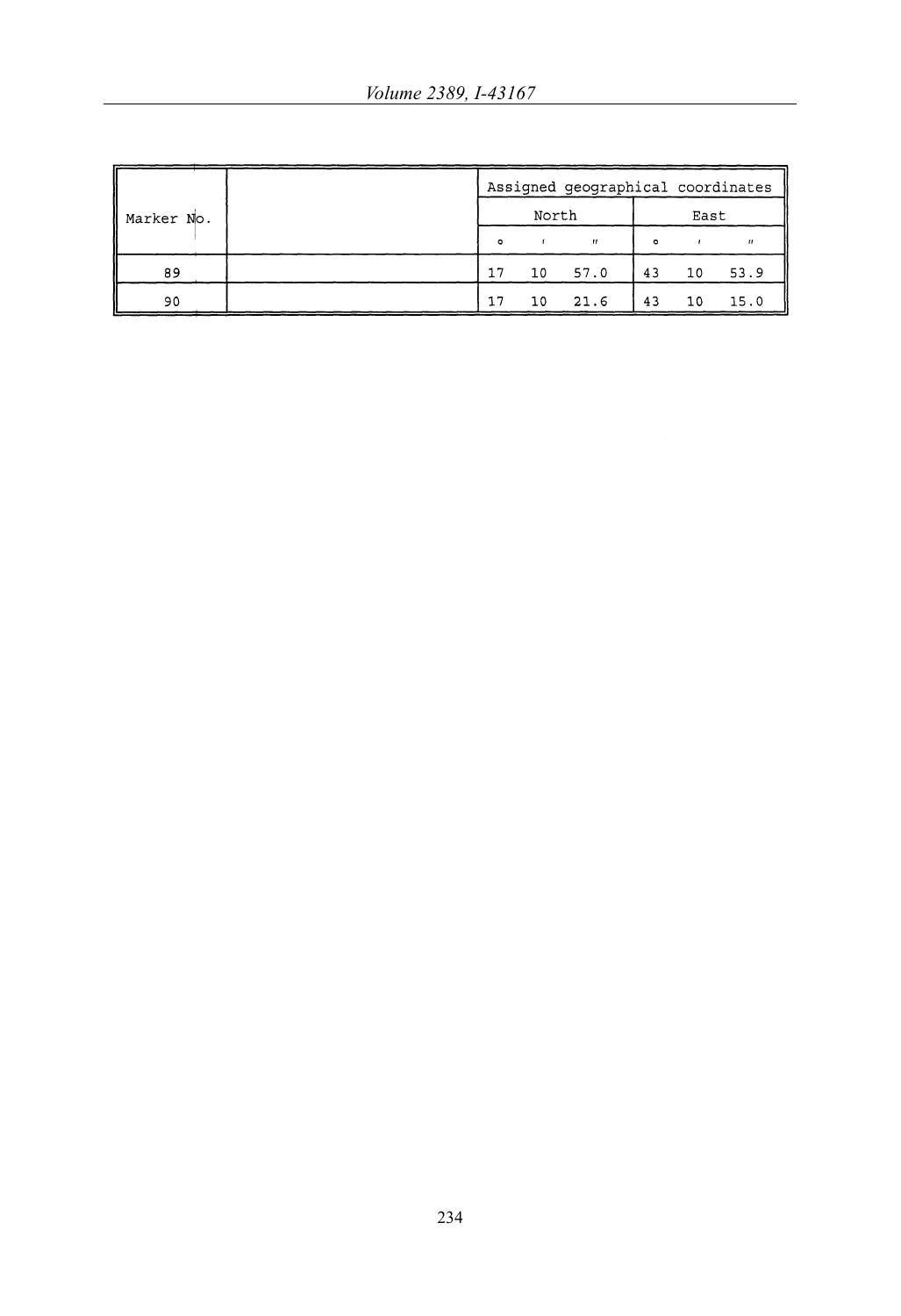$\hat{\boldsymbol{\psi}}$ 

## Annex I

|                         |                                                                            |         |               | Assigned geographical coordinates |         |           |                    |
|-------------------------|----------------------------------------------------------------------------|---------|---------------|-----------------------------------|---------|-----------|--------------------|
| Marker No.              |                                                                            |         | North         |                                   |         | East      |                    |
|                         |                                                                            | $\circ$ | $\mathcal{I}$ | $\boldsymbol{H}$                  | $\circ$ | $\bar{t}$ | $\boldsymbol{\Pi}$ |
| 1                       | Precisely at the sea wall,<br>Ra's al-Mu'wajj Shami,<br>Radif Qarad outlet | 16      | 24            | 14.8                              | 42      | 46        | 14.8               |
| 2                       |                                                                            | 16      | 24            | 15.8                              | 42      | 46        | 15.8               |
| 3                       |                                                                            | 16      | 24            | 12.3                              | 42      | 47        | 25.2               |
| $\overline{\mathbf{4}}$ |                                                                            | 16      | 24            | 11.1                              | 42      | 47        | 36.1               |
| 5                       |                                                                            | 16      | 24            | ${\tt 04.6}$                      | 42      | 48        | 13.2               |
| 6                       |                                                                            | 16      | 23            | 43.5                              | 42      | 48        | 38.9               |
| 7                       |                                                                            | 16      | 23            | 31.4                              | 42      | 49        | 06.5               |
| 8                       |                                                                            | 16      | 23            | 17.6                              | 42      | 49        | 38.5               |
| 9                       |                                                                            | 16      | 22            | 46.3                              | 42      | 49        | 50.2               |
| 10                      |                                                                            | 16      | 22            | 51.9                              | 42      | 50        | 22.7               |
| 11                      |                                                                            | 16      | 22            | 57.3                              | 42      | 50        | 57.3               |
| 12                      |                                                                            | 16      | 23            | 02.3                              | 42      | 51        | 29.9               |
| 13                      |                                                                            | 16      | 23            | 08.3                              | 42      | 52        | 03.1               |
| 14                      |                                                                            | 16      | 23            | 13.7                              | 42      | 52        | 36.4               |
| 15                      |                                                                            | 16      | 23            | 19.2                              | 42      | 53        | 10.1               |
| 16                      |                                                                            | 16      | 23            | 24.4                              | 42      | 53        | 43.1               |
| 17                      |                                                                            | 16      | 23            | 30.1                              | 42      | 54        | 16.4               |
| 18                      |                                                                            | 16      | 23            | 35.3                              | 42      | 54        | 49.9               |
| 19                      |                                                                            | 16      | 23            | 40.9                              | 42      | 55        | 23.9               |
| 20                      |                                                                            | 16      | 23            | 55.8                              | 42      | 55        | 53.8               |
| 21                      |                                                                            | 16      | 23            | 54.0                              | 42      | 56        | 26.7               |
| 22                      |                                                                            | 16      | 23            | 58.1                              | 42      | 56        | 59.1               |
| 23                      |                                                                            | 16      | 24            | 07.7                              | 42      | 57        | 23.3               |
| 24                      |                                                                            | 16      | 24            | 27.4                              | 42      | 57        | 00.0               |
| 25                      |                                                                            | 16      | 24            | 58.7                              | 42      | 56        | 47.5               |
| 26                      |                                                                            | 16      | 25            | 28.5                              | 42      | 56        | 37.4               |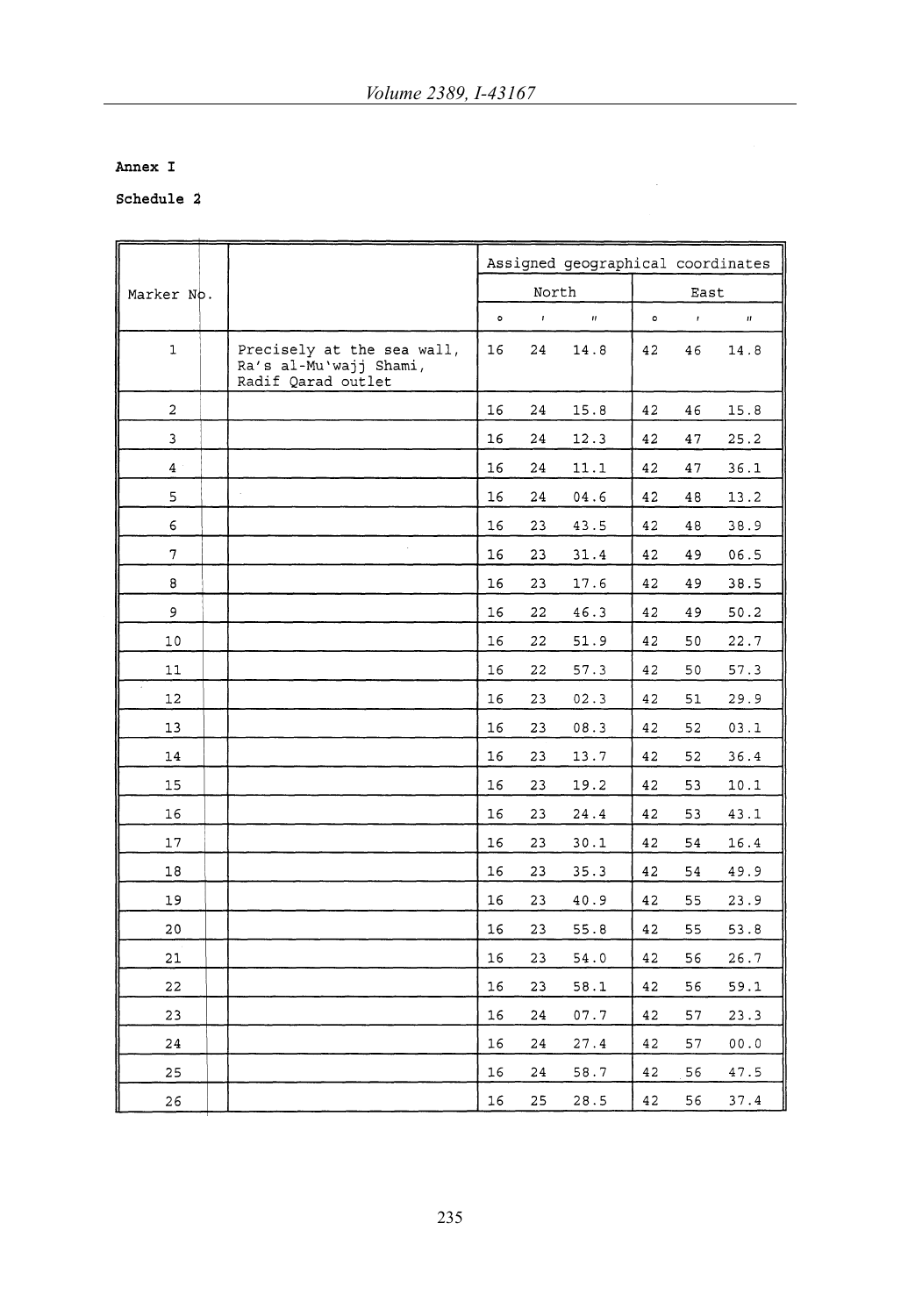|            |            |         |               | Assigned geographical coordinates |         |                    |                  |
|------------|------------|---------|---------------|-----------------------------------|---------|--------------------|------------------|
| Marker No. |            |         | North         |                                   |         | East               |                  |
|            |            | $\circ$ | $\pmb{\cdot}$ | $\boldsymbol{H}$                  | $\circ$ | $\pmb{\mathsf{r}}$ | $\boldsymbol{H}$ |
| 27         |            | 16      | 25            | 58.4                              | 42      | 56                 | 26.8             |
| 28         |            | 16      | 26            | 28.9                              | 42      | 56                 | 14.2             |
| 29         |            | 16      | 27            | 02.6                              | 42      | 56                 | 16.7             |
| 30         |            | 16      | 27            | 40.1                              | 42      | 56                 | 25.1             |
| 31         |            | 16      | 28            | 14.1                              | 42      | 56                 | 30.2             |
| 32         |            | 16      | 28            | 48.3                              | 42      | 56                 | 35.7             |
| 33         |            | 16      | 29            | 23.3                              | 42      | 56                 | 41.1             |
| 34         |            | 16      | 29            | 49.1                              | 42      | 57                 | 01.1             |
| 35         |            | 16      | 30            | 09.1                              | 42      | 57                 | 29.4             |
| 36         |            | 16      | 30            | 24.7                              | 42      | 58                 | 00.5             |
| 37         | $\epsilon$ | $16$    | 30            | 44.1                              | 42      | 58                 | 30.1             |
| 38         |            | 16      | 30            | 55.1                              | 42      | 59                 | 00.6             |
| 39         |            | 16      | 31            | 18.1                              | 42      | 59                 | 31.8             |
| 40         |            | 16      | 31            | 17.4                              | 43      | 00                 | 04.8             |
| 41         |            | 16      | 31            | 20.9                              | 43      | 00                 | 37.2             |
| 42         |            | 16      | 31            | 23.4                              | 43      | 01                 | 12.1             |
| 43         |            | 16      | 31            | 21.1                              | 43      | 01                 | 17.4             |
| 44         |            | 16      | 31            | 23.4                              | 43      | 01                 | 51.1             |
| 45         |            | 16      | 31            | 27.1                              | 43      | 02                 | 24.6             |
| 46         |            | 16      | 31            | 28.2                              | 43      | 02                 | 58.2             |
| 47         |            | 16      | 31            | 30.6                              | 43      | 03                 | 31.8             |
| 48         |            | 16      | 31            | 46.8                              | 43      | 04                 | 01.8             |
| 49         |            | 16      | 31            | 42.1                              | 43      | 04                 | 34.2             |
| 50         |            | 16      | 31            | 43.0                              | 43      | 05                 | 09.1             |
| 51         |            | 16      | 31            | 41.9                              | 43      | 06                 | 08.3             |
| 52         |            | 16      | 31            | 41.9                              | 43      | 06                 | 42.8             |
| 53         |            |         |               |                                   |         |                    |                  |
| 54         |            | 16      | 31            | 42.9                              | 43      | 07                 | 14.6             |
| 55         |            | 16      | 34            | 28.8                              | 43      | 07                 | 35.1             |
| 56         |            | 16      | 34            | 26.1                              | 43      | 07                 | 47.1             |
| 57         |            | 16      | 35            | 03.2                              | 43      | 07                 | 51.6             |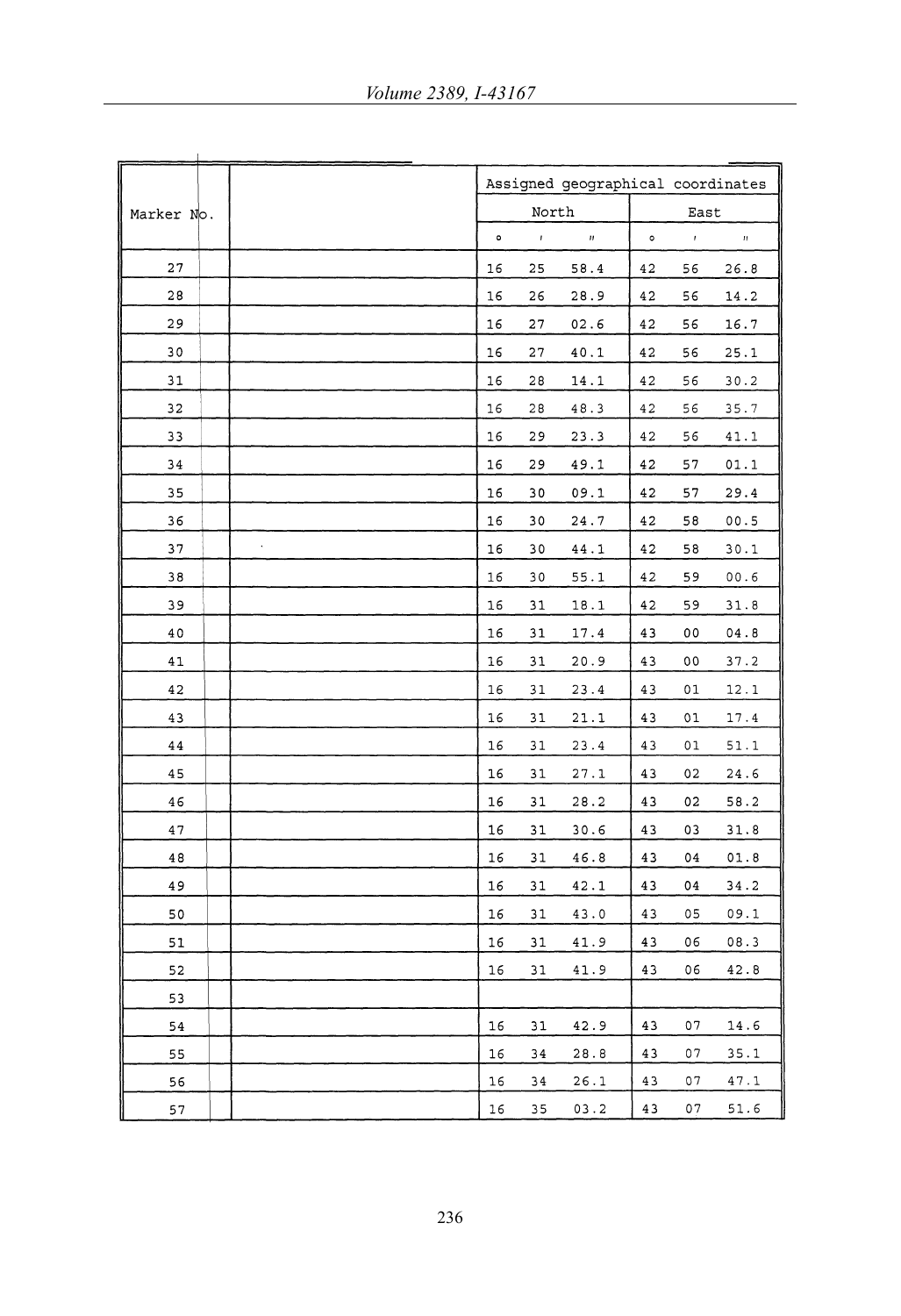|            |    |              | Assigned geographical coordinates |         |              |                      |
|------------|----|--------------|-----------------------------------|---------|--------------|----------------------|
| Marker No. |    | North        |                                   | East    |              |                      |
|            | ۰  | $\mathbf{r}$ | $\boldsymbol{\mathsf{H}}$         | $\circ$ | $\mathbf{r}$ | $\pmb{\mathfrak{u}}$ |
| 58         | 16 | 35           | 33.4                              | 43      | 07           | 46.1                 |
| 59         | 16 | 35           | 48.8                              | 43      | 08           | 23.4                 |
| 60         | 16 | 36           | 19.6                              | 43      | 08           | 31.8                 |
| 61         | 16 | 36           | 49.9                              | 43      | 08           | 29.8                 |
| 62         | 16 | 37           | 19.1                              | 43      | 08           | 21.5                 |
| 63         | 16 | 37           | 43.1                              | 43      | 08           | 39.9                 |
| 64         | 16 | 38           | 11.1                              | 43      | 08           | 46.8                 |
| 65         | 16 | 38           | 43.8                              | 43      | 08           | 34.8                 |
| 66         | 16 | 39           | 18.1                              | 43      | 08           | 26.9                 |
| 67         | 16 | 39           | 45.8                              | 43      | 08           | 09.4                 |
| 68         | 16 | 40           | 17.5                              | 43      | 07           | 53.0                 |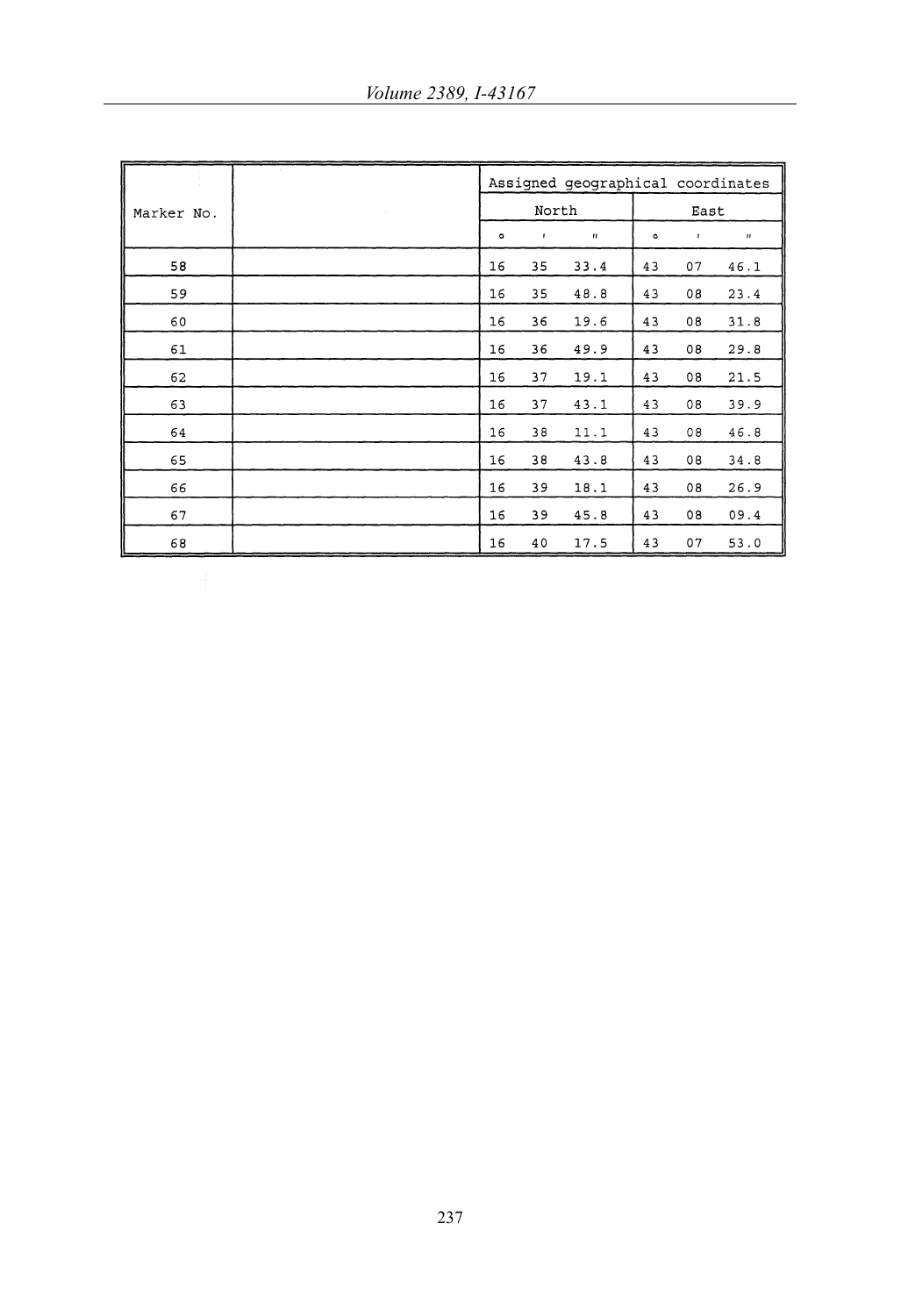#### Annex I

|                         |    |         |               | Assigned geographical coordinates |         |                  |                  |
|-------------------------|----|---------|---------------|-----------------------------------|---------|------------------|------------------|
| Marker No.              |    |         | North         |                                   |         | East             |                  |
|                         |    | $\circ$ | $\mathcal{A}$ | $\boldsymbol{n}$                  | $\circ$ | $\boldsymbol{I}$ | $\boldsymbol{H}$ |
| 1                       |    | 16      | 40            | 25.4                              | 43      | 08               | 58.5             |
| $\overline{\mathbf{c}}$ |    | 16      | 40            | 38.1                              | 43      | 09               | 05.9             |
| 3                       |    | 16      | 39            | 59.7                              | 43      | 09               | 26.6             |
| 4                       |    | 16      | 39            | 56.3                              | 43      | 09               | 26.6             |
| 5                       |    | 16      | 39            | 34.8                              | 43      | 10               | 35.3             |
| 6                       |    | 16      | 39            | 26.4                              | 43      | 10               | 58.8             |
| $\boldsymbol{7}$        |    | 16      | 39            | 13.6                              | 43      | 11               | 34.6             |
| 8                       |    | 16      | 38            | 51.5                              | 43      | 12               | 22.4             |
| 9                       | ¥. | 16      | 38            | 49.7                              | 43      | 12               | 55.6             |
| 10                      |    | 16      | 38            | 52.4                              | 43      | 13               | 25.0             |
| 11                      |    | 16      | 38            | 30.1                              | 43      | 13               | 36.7             |
| 12                      |    | 16      | 38            | 34.2                              | 43      | 14               | 05.0             |
| 13                      |    | 16      | 39            | 02.7                              | 43      | 14               | 04.4             |
| 14                      |    | 16      | 39            | 34.2                              | 43      | 14               | 04.8             |
| 15                      |    | 16      | 40            | 01.3                              | 43      | 14               | 11.1             |
| 16                      |    | 16      | 40            | 10.7                              | 43      | 13               | 36.8             |
| 17                      |    | 16      | 40            | 33.9                              | 43      | 14               | 01.6             |
| 18                      |    | 16      | 41            | 06.4                              | 43      | 13               | 59.7             |
| 19                      |    | 16      | 41            | 34.3                              | 43      | 13               | 46.5             |
| 20                      |    | 16      | 42            | 07.0                              | 43      | 13               | 39.5             |
| 21                      |    | 16      | 42            | 00.3                              | 42      | 13               | 09.1             |
| 22                      |    | 16      | 42            | 02.5                              | 43      | 12               | 37.2             |
| 23                      |    | 16      | 42            | 34.9                              | 43      | 12               | 42.0             |
| 24                      |    | 16      | 43            | 00.7                              | 43      | 13               | 06.1             |
| 25                      |    | 16      | 43            | 25.8                              | 43      | 13               | 28.2             |
| 26                      |    | 16      | 43            | 49.9                              | 43      | 13               | 49.9             |
| 27                      |    | 16      | 44            | 13.8                              | 43      | 13               | 26.4             |
| 28                      |    | 16      | 44            | 45.2                              | 43      | 13               | 34.7             |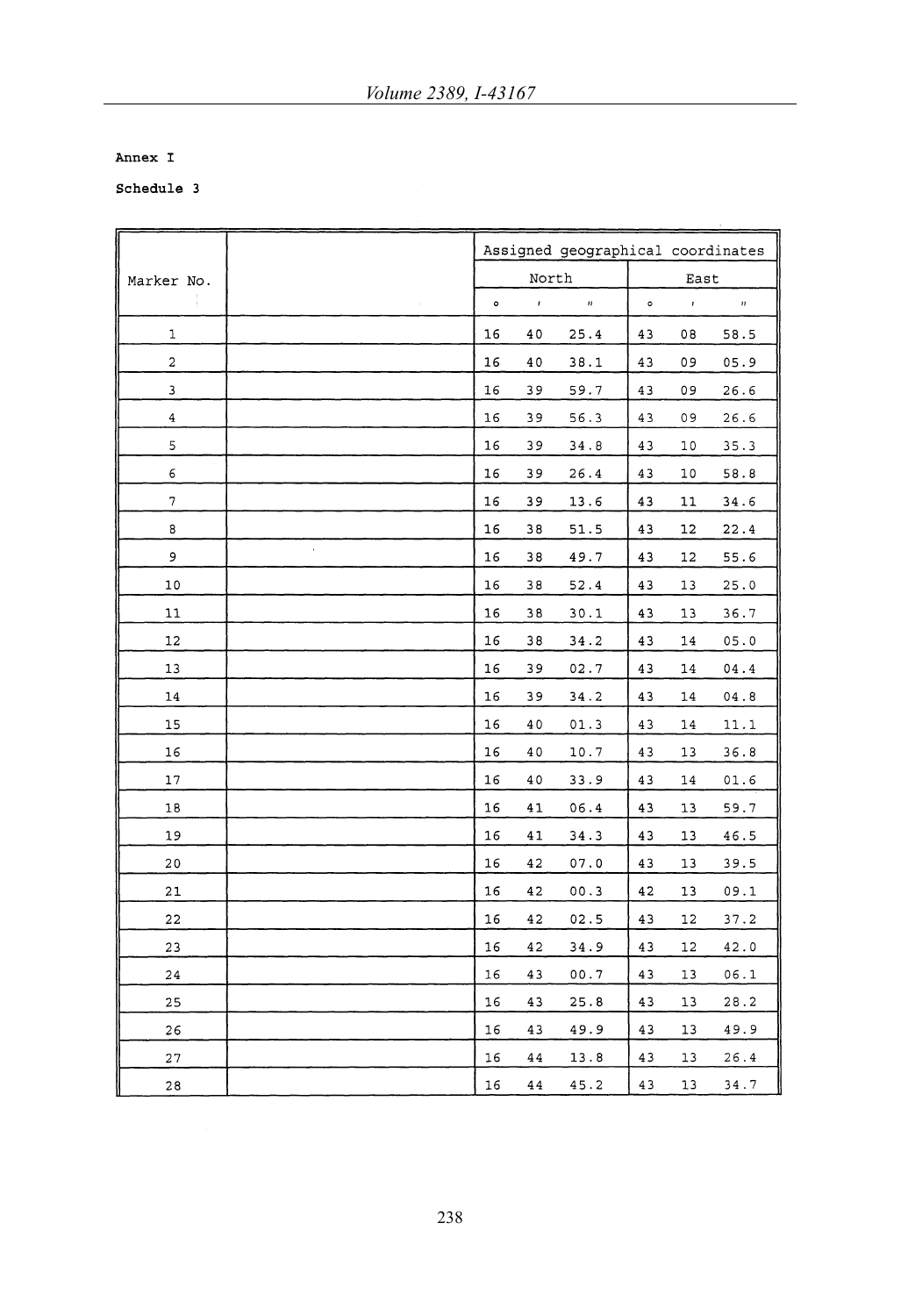|            |         |               | Assigned geographical coordinates |           |              |                  |
|------------|---------|---------------|-----------------------------------|-----------|--------------|------------------|
| Marker No. |         | North         |                                   |           | East         |                  |
|            | $\circ$ | $\mathcal{I}$ | $\boldsymbol{H}$                  | $\bullet$ | $\mathbf{r}$ | $\boldsymbol{H}$ |
| 29         | 16      | 44            | 33.9                              | 43        | 13           | 55.5             |
| 30         | 16      | 44            | 29.2                              | 43        | 14           | 22.9             |
| 31         | 16      | 44            | 37.6                              | 43        | 14           | $52\,.4$         |
| 32         | 16      | 44            | 33.5                              | 43        | 15           | 05.2             |
| 33         | 16      | 44            | 14.5                              | 43        | 15           | 20.3             |
| 34         | 16      | 44            | 33.5                              | 43        | 15           | 52.9             |
| 35         | 16      | 44            | 39.3                              | 43        | 16           | 02.5             |
| 36         | 16      | 44            | 48.7                              | 43        | 16           | 31.7             |
| 37         | 16      | 45            | 12.1                              | 43        | 16           | 04.9             |
| 38         | 16      | 45            | 19.1                              | 43        | 15           | 31.7             |
| 39         | 16      | 46            | 11.0                              | 43        | 15           | 11.0             |
| 40         | 16      | 46            | 24.6                              | 43        | 15           | 33.8             |
| 41         | 16      | 46            | 45.4                              | 43        | 15           | 06.6             |
| 42         | 16      | 47            | 10.6                              | 43        | 15           | 26.5             |
| 43         | 16      | 47            | 13.1                              | 43        | 15           | 45.1             |
| 44         | 16      | 47            | 41.8                              | 43        | 15           | 59.8             |
| 45         | 16      | 48            | 03.1                              | 43        | 15           | 41.9             |
| 46         | 16      | 48            | 17.0                              | 43        | 15           | 08.5             |
| 47         | 16      | 48            | 19.7                              | 43        | 14           | 28.9             |
| 48         | 16      | 48            | 25.0                              | 43        | 13           | 57.2             |
| 49         | 16      | 48            | 53.7                              | 43        | 13           | 43.0             |
| 50         | 16      | 49            | 23.7                              | 43        | 13           | 28.6             |
| 51         | 16      | 50            | 17.3                              | 43        | 13           | 16.6             |
| 52         | 16      | 50            | 58.8                              | 43        | 12           | 08.2             |
| 53         | 16      | 51            | 11.9                              | 43        | 11           | 57.5             |
| 54         | 16      | 51            | 05.9                              | 43        | 11           | 38.2             |
| 55         | 16      | 50            | 54.0                              | 43        | 11           | 23.9             |
| 56         | 16      | 50            | 56.6                              | 43        | 10           | 47.9             |
| 57         | 16      | 51            | 28.3                              | 43        | 10           | 30.3             |
| 58         | 16      | 52            | 00.8                              | 43        | 10           | 33.5             |
| 59         | 16      | 52            | 15.3                              | 43        | 10           | 04.0             |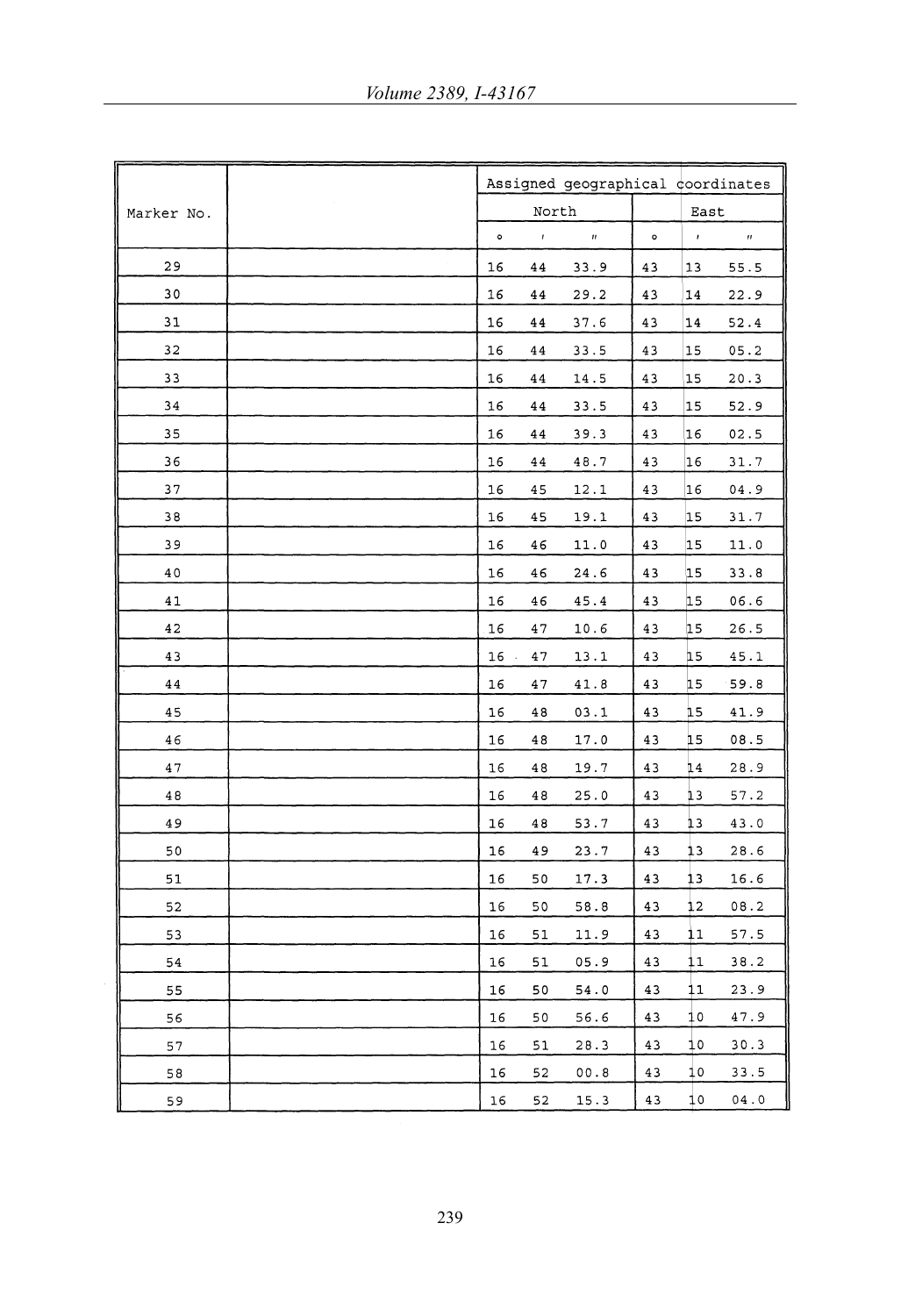|            |         |              | Assigned geographical coordinates |         |      |                           |
|------------|---------|--------------|-----------------------------------|---------|------|---------------------------|
| Marker No. |         | North        |                                   |         | East |                           |
|            | $\circ$ | $\mathbf{r}$ | $\boldsymbol{H}$                  | $\circ$ |      | $\boldsymbol{\mathsf{H}}$ |
| 60         | 16      | 52           | 33.8                              | 43      | 09   | 34.8                      |
| 61         | 16      | 52           | 48.2                              | 43      | 09   | 05.9                      |
| 62         | 16      | 53           | 25.0                              | 43      | 08   | 59.3                      |
| 63         | 16      | 54           | 00.4                              | 43      | 08   | 43.3                      |
| 64         | 16      | 54           | 07.2                              | 43      | 08   | 22.1                      |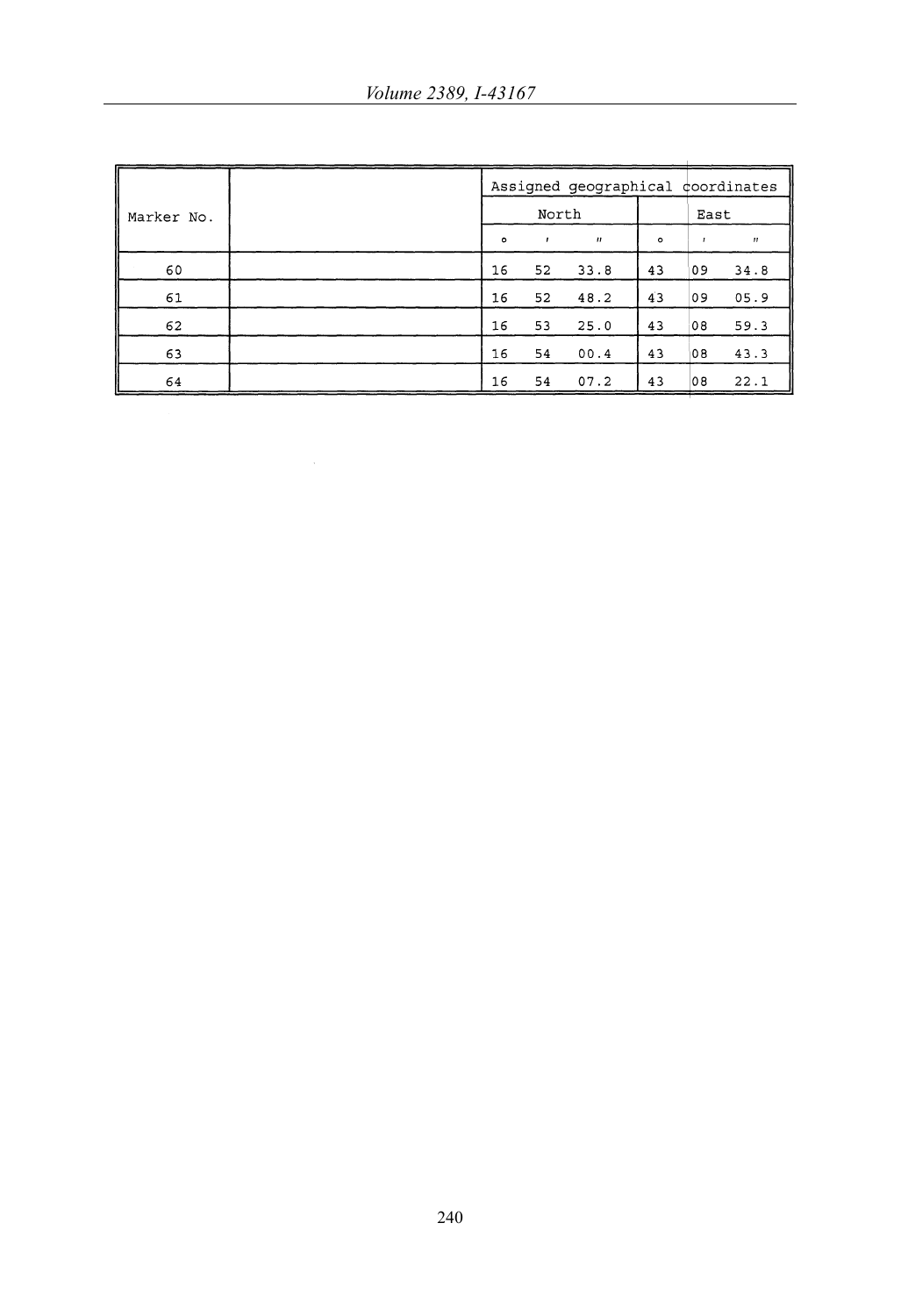## Annex I

|                         |           |            | Assigned geographical coordinates |         |            |              |
|-------------------------|-----------|------------|-----------------------------------|---------|------------|--------------|
| Marker No.              |           | North      |                                   |         | East       |              |
|                         | $\bullet$ | $\epsilon$ | $\boldsymbol{u}$                  | $\circ$ | $\epsilon$ | $\mathbf{H}$ |
| 1                       | 16        | 54         | 38.1                              | 43      | 08         | 15.0         |
| $\overline{\mathbf{c}}$ | 16        | 55         | 03.3                              | 43      | 08         | 17.2         |
| 3                       | 16        | 55         | 28.7                              | 43      | 08         | 37.3         |
| 4                       | 16        | 55         | 30.4                              | 43      | 08         | 47.4         |
| 5                       | 16        | 55         | 41.2                              | 43      | 09         | 08.4         |
| 6                       | 16        | 55         | 44.1                              | 43      | 09         | 15.1         |
| 7                       | 16        | 55         | 50.0                              | 43      | 09         | 51.4         |
| 8                       | 16        | 55         | 53.2                              | 43      | 10         | 20.1         |
| 9                       | 16        | 56         | 12.8                              | 43      | 10         | 31.7         |
| 10                      | 16        | 56         | 19.5                              | 43      | 10         | 57.9         |
| 11                      | 16        | 56         | 30.8                              | 43      | 11         | 24.8         |
| 12                      | 16        | 56         | 40.3                              | 43      | 11         | $40.8\,$     |
| 13                      | 16        | 57         | 02.2                              | 43      | 11         | 37.2         |
| 14                      | 16        | 57         | 18.5                              | 43      | 11         | 41.2         |
| 15                      | 16        | 57         | 33.7                              | 43      | 11         | 11.5         |
| 16                      | 16        | 57         | $4\,8$ . $0$                      | 43      | 10         | 41.0         |
| 17                      | 16        | 58         | 05.1                              | 43      | 10         | 39.9         |
| 18                      | 16        | 58         | 17.3                              | 43      | 10         | 39.0         |
| 19                      | 16        | 58         | 31.9                              | 43      | 10         | 38.8         |
| 20                      | 16        | 58         | 40.9                              | 43      | 10         | 39.6         |
| 21                      | 16        | 58         | 42.6                              | 43      | 10         | 45.3         |
| 22                      | 16        | 58         | 43.4                              | 43      | 10         | 52.3         |
| 23                      | 16        | 58         | 44.3                              | 43      | 10         | 59.9         |
| 24                      | 16        | 58         | 49.9                              | 43      | 10         | 52.2         |
| 25                      | 16        | 59         | 02.2                              | 43      | 10         | 54.3         |
| 26                      | 16        | 59         | 11.8                              | 43      | 10         | 46.9         |
| 27                      | 16        | 59         | 23.2                              | 43      | 10         | 39.2         |
| II<br>28                | $16$      | 59         | 35.7                              | 43      | 10         | 37.2         |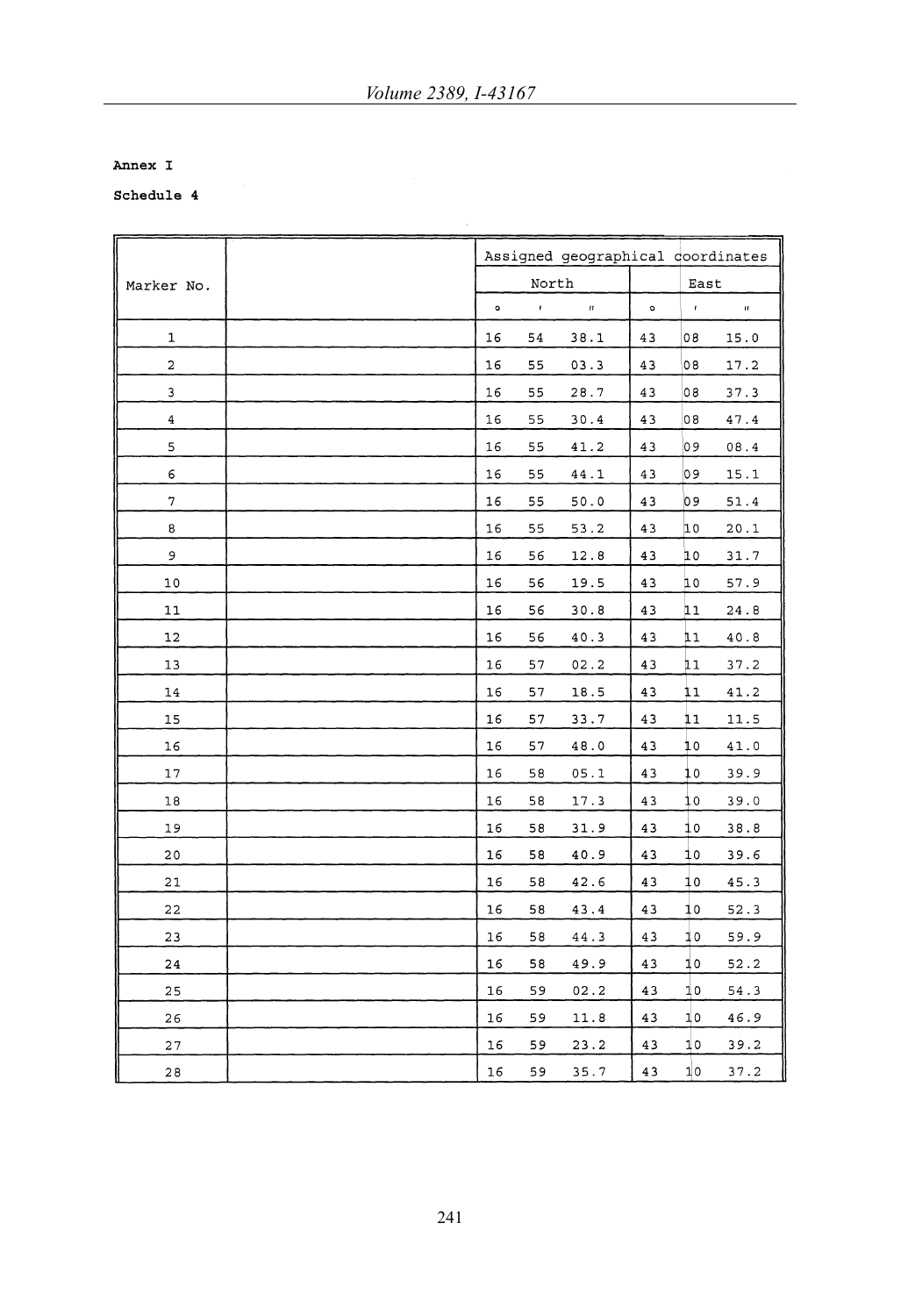|            |           |              | Assigned geographical coordinates |         |               |              |
|------------|-----------|--------------|-----------------------------------|---------|---------------|--------------|
| Marker No. |           | North        |                                   |         | East          |              |
|            | $\bullet$ | $\mathbf{r}$ | $\boldsymbol{\bar{H}}$            | $\circ$ | $\pmb{\cdot}$ | $\bar{H}$    |
| 29         | 16        | 59           | 47.9                              | 43      | 10            | 42.2         |
| 30         | 17        | 00           | 10.6                              | 43      | 10            | 43.6         |
| 31         | 17        | 00           | 22.1                              | 43      | 10            | 47.0         |
| 32         | 17        | 00           | 32.4                              | 43      | 10            | $4\,8$ . $1$ |
| 33         | 17        | 00           | 51.3                              | 43      | $1\,1$        | 02.7         |
| 34         | 17        | 00           | 57.1                              | 43      | 10            | 49.4         |
| 35         | 17        | 01           | 00.3                              | 43      | 10            | 44.4         |
| 36         | 17        | 01           | 33.0                              | 43      | 10            | 45.2         |
| 37         | 43        | 10           | 46.2                              | 17      | 01            | 48.6         |
| 38         | 17        | 01           | 55.6                              | 43      | 10            | 51.4         |
| 39         | 17        | 01           | 49.3                              | 43      | 10            | 55.2         |
| 40         | $17$      | 01           | 34.2                              | 43      | 11            | 31.5         |
| 41         | 17        | 01           | 29.4                              | 43      | 11            | 25.5         |
| 42         | 17        | 01           | 11.4                              | 43      | 11            | 29.3         |
| 43         | 17        | 01           | 04.8                              | 43      | $1\,1$        | 30.8         |
| 44         | 17        | 00           | 57.9                              | 43      | 11            | 27.6         |
| 45         | 17        | 00           | 48.7                              | 43      | 11            | 44.6         |
| 46         | $17$      | 00           | 50.2                              | 43      | 11            | 52.9         |
| 47         | 17        | 00           | 36.3                              | 43      | 12            | 09.8         |
| 48         | 17        | 01           | 15.5                              | 43      | 12            | 26.3         |
| 49         | 17        | 01           | 21.4                              | 43      | 12            | 41.5         |
| 50         | 17        | 01           | 19.0                              | 43      | 12            | 52.5         |
| 51         | 17        | 00           | 51.6                              | 43      | 13            | 16.4         |
| 52         | 17        | 00           | 41.1                              | 43      | 13            | 31.4         |
| 53         | 17        | 01           | 14.5                              | 43      | 13            | 38.9         |
| 54         | 17        | 01           | 19.5                              | 43      | 13            | 56.4         |
| 55         | 17        | 01           | 46.3                              | 43      | 13            | 51.4         |
| 56         | 17        | 01           | 45.3                              | 43      | 14            | 14.9         |
| 57         | 17        | 01           | 25.6                              | 43      | 14            | 23.2         |
| 58         | 17        | 00           | 54.9                              | 43      | 14            | 55.1         |
| 59         | 17        | 02           | 00.6                              | 43      | 14            | 33.4         |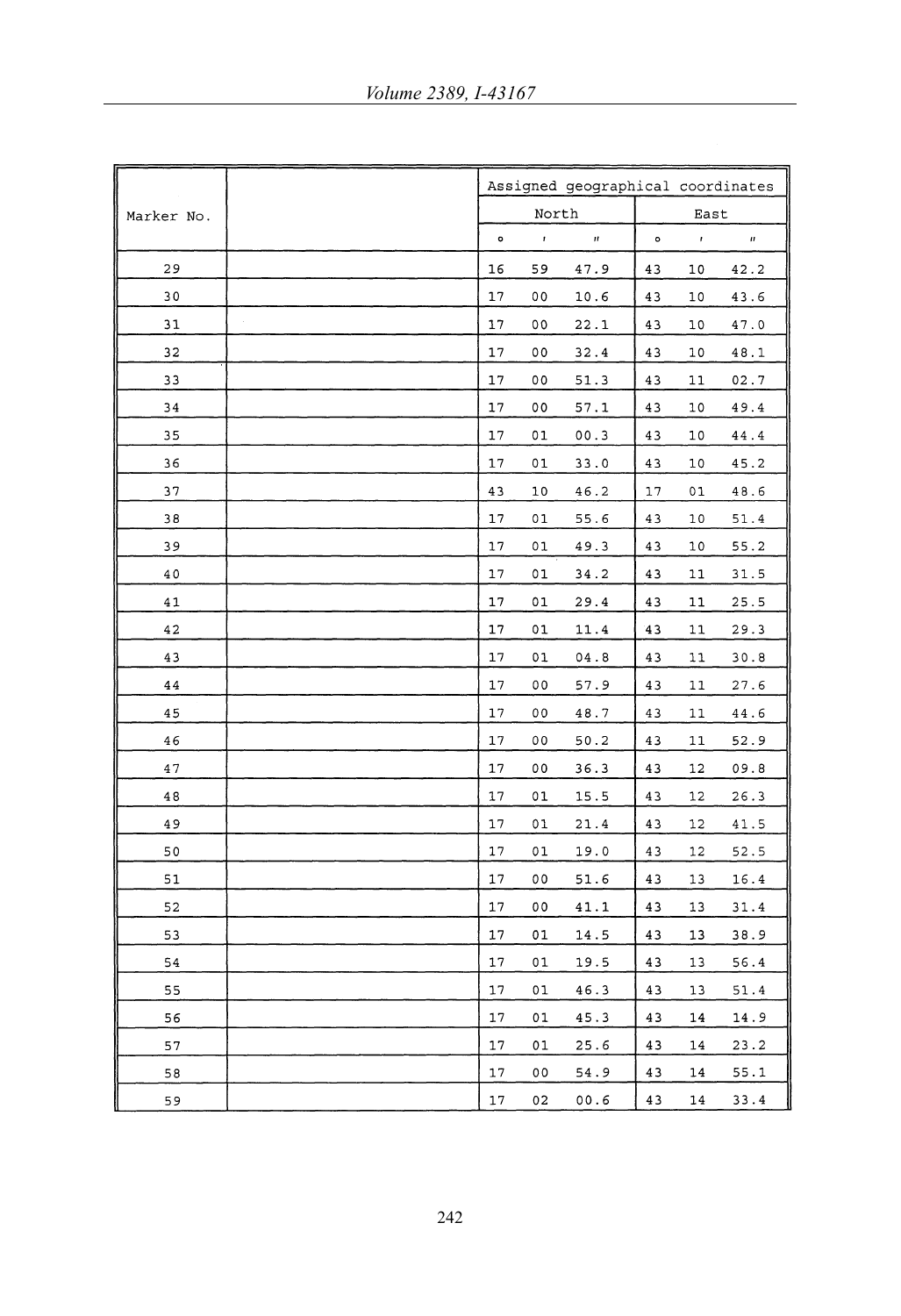|            |  | Assigned geographical coordinates |           |                           |           |               |              |  |
|------------|--|-----------------------------------|-----------|---------------------------|-----------|---------------|--------------|--|
| Marker No. |  |                                   | North     |                           |           | East          |              |  |
|            |  | $\bullet$                         | $\pmb{r}$ | $\boldsymbol{\mathsf{H}}$ | $\bullet$ | $\pmb{\cdot}$ | $\mathbf{H}$ |  |
| 60         |  | 17                                | 02        | 50.6                      | 43        | 14            | 22.9         |  |
| 61         |  | 17                                | 03        | 32.0                      | 43        | 13            | 43.6         |  |
| 62         |  | 17                                | 04        | 31.3                      | 43        | 13            | 38.0         |  |
| 63         |  | 17                                | 04        | 42.0                      | 43        | 12            | 29.0         |  |
| 64         |  | 17                                | 05        | 06.0                      | 43        | 12            | 02.0         |  |
| 65         |  | 17                                | 05        | 55.0                      | 43        | 11            | 07.0         |  |
| 66         |  | 17                                | 05        | 13.1                      | 43        | 09            | 36.6         |  |
| 67         |  | 17                                | 06        | 16.1                      | 43        | 09            | 28.4         |  |
| 68         |  | 17                                | 06        | 50.6                      | 43        | 09            | 28.9         |  |
| 69         |  | 17                                | 07        | 31.5                      | 43        | 09            | 49.6         |  |
| 70         |  | 17                                | 07        | 36.4                      | 43        | 10            | 01.4         |  |
| $7\,\rm 1$ |  | 17                                | 07        | 50.6                      | 43        | 10            | 40.4         |  |

 $\sim 10^{-1}$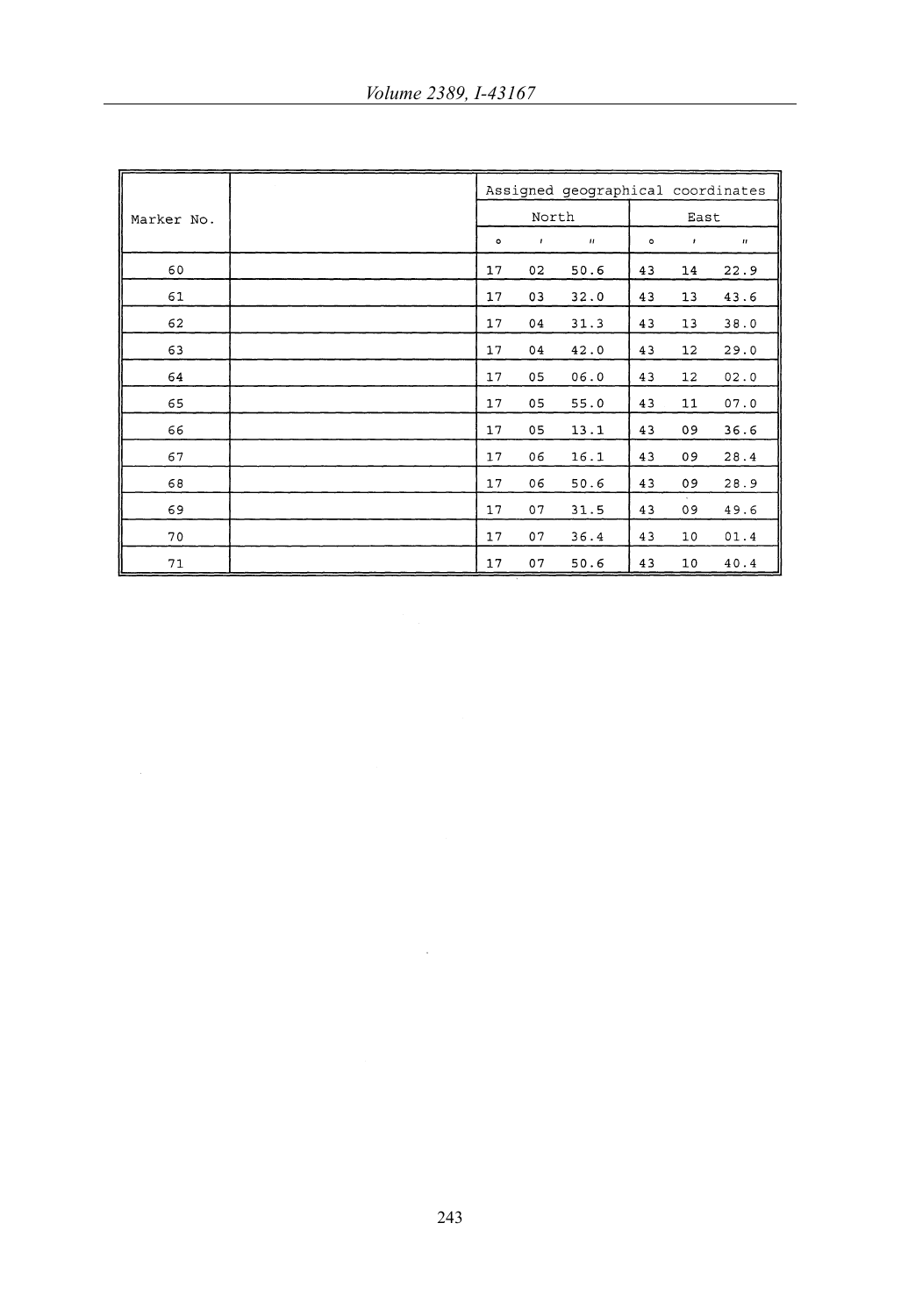Annex II

| No.                     | North   |                |                          | East    |                                  |  |  |
|-------------------------|---------|----------------|--------------------------|---------|----------------------------------|--|--|
|                         | $\circ$ | $\mathbf{r}$   | $\boldsymbol{H}$         | $\circ$ | $\mathbf{r}$<br>$\boldsymbol{H}$ |  |  |
| $\mathbf 1$             | 19      | 0 <sub>0</sub> | 0 <sub>0</sub>           | 52      | 00<br>0 <sub>0</sub>             |  |  |
| $\mathbf 2$             | 18      | 47             | 20                       | 50      | 47<br>0 <sub>0</sub>             |  |  |
| 3                       | 18      | 37             | 00                       | 49      | 07<br>00                         |  |  |
| $\overline{\mathbf{4}}$ | 18      | 10             | 00                       | 48      | 00<br>11                         |  |  |
| 5                       | 17      | 27             | 00                       | 47      | 36<br>00                         |  |  |
| 6                       | 17      | 07             | 00                       | 47      | 28<br>00                         |  |  |
| $\overline{7}$          | 16      | 57             | 00                       | 47      | 11<br>00                         |  |  |
| 8                       | 16      | 57             | 0 <sub>0</sub>           | 47      | 0 <sub>0</sub><br>0 <sub>0</sub> |  |  |
| 9                       | 17      | 17             | $\sim$<br>0 <sub>0</sub> | 46      | 45<br>00                         |  |  |
| 10                      | 17      | 14             | 0 <sub>0</sub>           | 46      | 22<br>0 <sub>0</sub>             |  |  |
| 11                      | 17      | 15             | 00                       | 46      | 06<br>00                         |  |  |
| 12                      | 17      | 20             | 0 <sub>0</sub>           | 45      | 00<br>24                         |  |  |
| 13                      | 17      | 26             | 0 <sub>0</sub>           | 45      | 13<br>0 <sub>0</sub>             |  |  |
| 14                      | 17      | 26             | 00                       | 44      | 39<br>0 <sub>0</sub>             |  |  |
| 15                      | 17      | 24             | 20                       | 44      | 00<br>34                         |  |  |
| 16                      | 17      | 26             | 00                       | 44      | 28<br>00                         |  |  |
| 17                      | $17$    | 26             | 00                       | 44      | 58<br>21<br>Jabal al-Tha'r       |  |  |

 $\ddot{\phantom{a}}$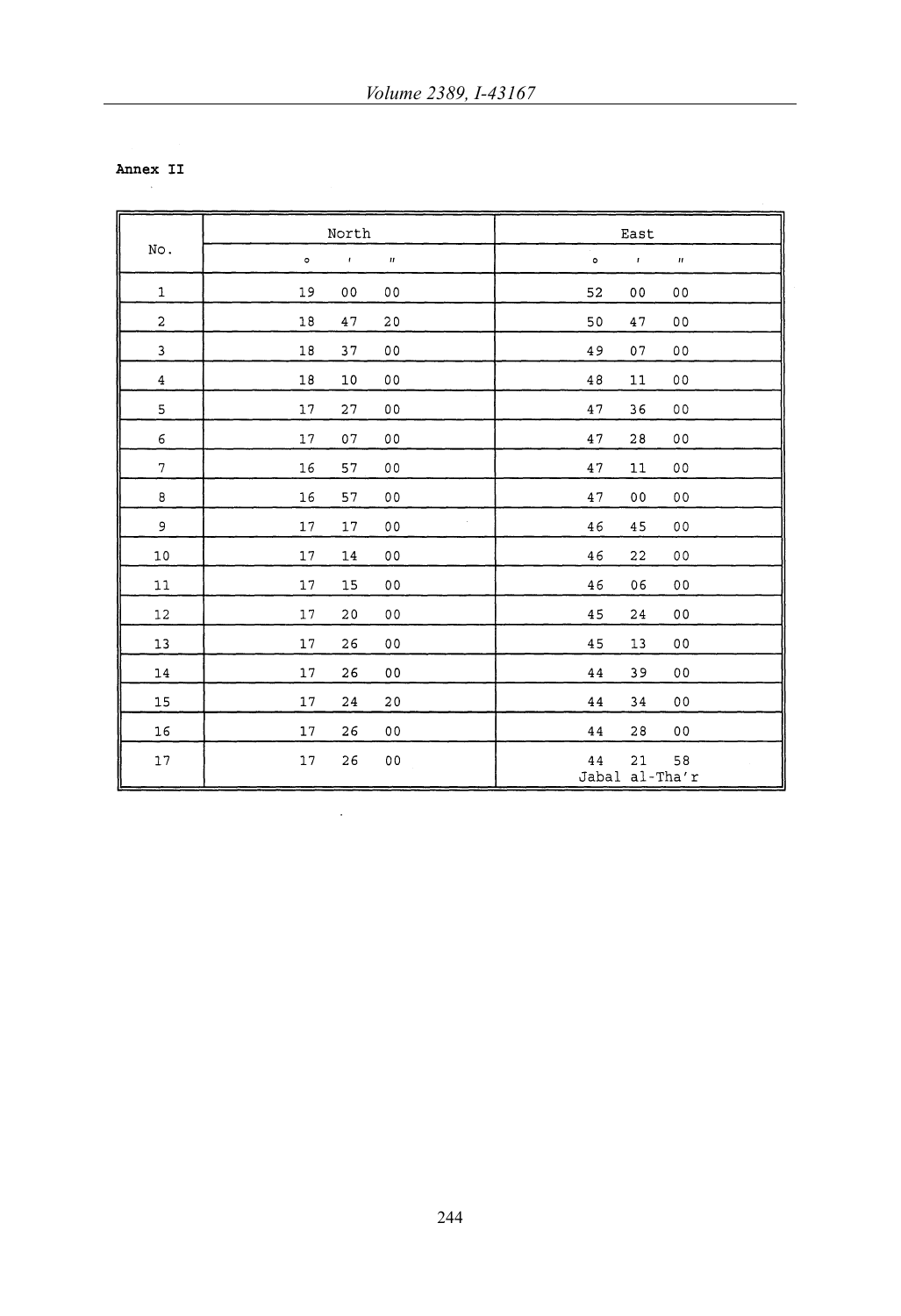# ANNEX III

## MARITIME BOUNDARY BETWEEN THE REPUBLIC OF YEMEN AND THE KINGDOM OF SAUDI ARABIA

1. The line begins at the onshore point along the sea coast "precisely at the sea wall, Ra's al-Muxwajj Shami, Radif Qarad outlet" at coordinates 16<sup>o</sup> 24' 14.8" north and 42<sup>o</sup> 46<sup>'</sup> 19.7" east.

2. It proceeds in a straight line parallel to the lines of latitude until it reaches the point at coordinates  $16^{\circ}$  24' 14.8" north and  $42^{\circ}$  09' 00.0" east.

3. It then turns to the south-west as far as the point at coordinates  $16^{\circ}$  17' 24.0" north and  $41^{\circ}$  47' 00.0" east.

4 . From there it proceeds in a straight line parallel to the lines of latitude in a westerly direction to the extremity of the maritime boundary between the two countries.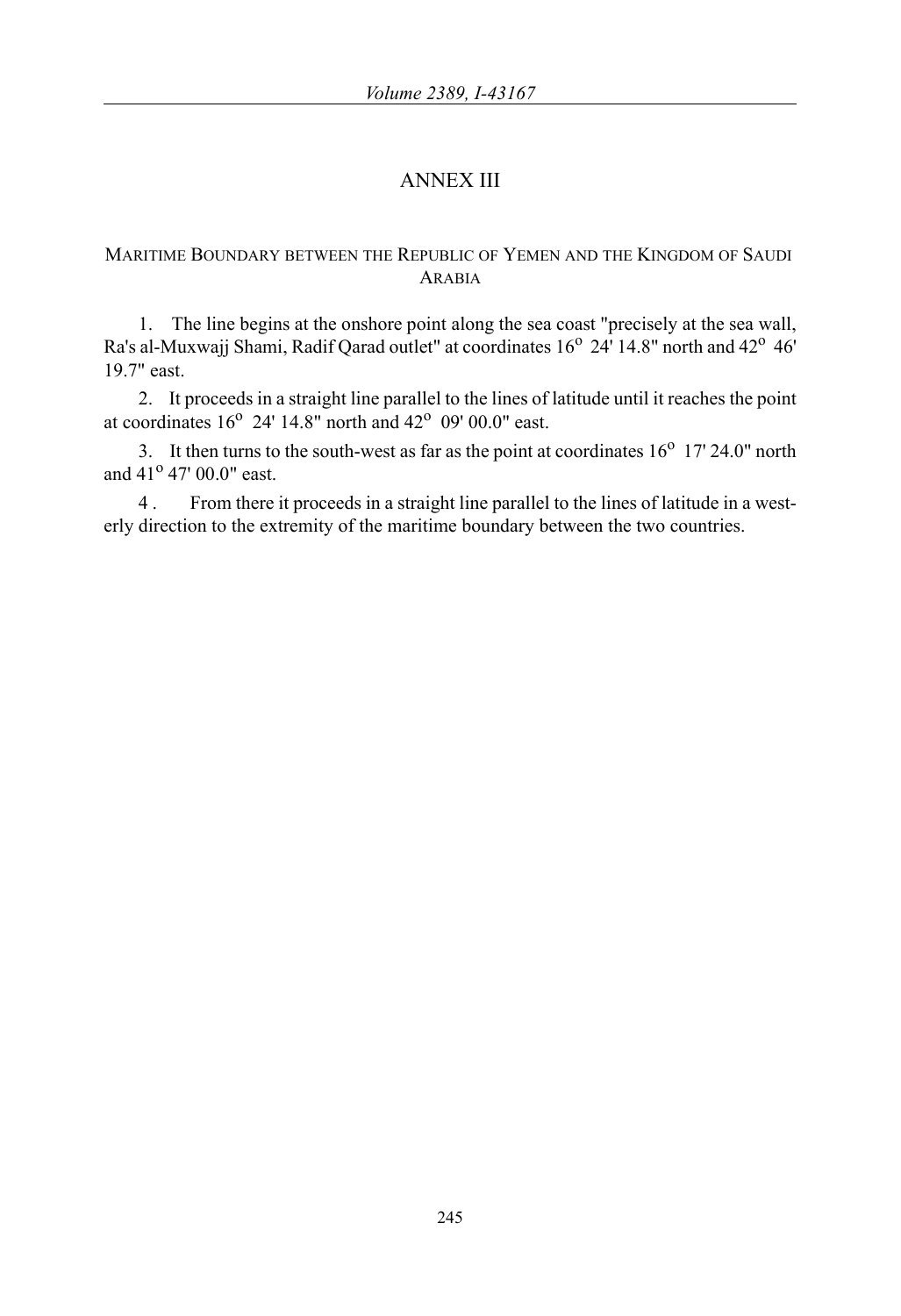ANNEX IV TO THE INTERNATIONAL BOUNDARY TREATY BETWEEN THE REPUBLIC OF YEMEN AND THE KINGDOM OF SAUDI ARABIA, CONCERNING THE REGULATION OF RIGHTS TO PASTURE, THE POSITIONING OF ARMED FORCES BY BOTH SIDES ALONG THE SECOND SECTION OF THE BOUNDARY LINE BETWEEN THE TWO COUNTRIES AS ESTABLISHED BY THIS TREATY, AND THE EXPLOITATION OF SHARED NATURAL RESOURCES ALONG THE LAND BOUNDARY BETWEEN THE TWO COUNTRIES

## *Article 1*

(a) The grazing zone on each side in the second section of the boundary-line indicated in this treaty shall be established as 20 kilometres.

(b) The herdsmen of the two countries may use the grazing zones and water sources on both sides of the boundary line in this section in accordance with prevailing tribal traditions and customs up to a depth of not more than 20 kilometres.

(c) The two contracting parties shall hold annual consultations for the designation of crossing points for grazing purposes in accordance with prevailing conditions and prospects for pasture.

## *Article 2*

Herdsmen who are nationals of the Kingdom of Saudi Arabia or nationals of the Republic of Yemen shall be exempt from:

(a) The regulations governing residence and passports. Such herdsmen shall be issued with a transit document by their own authorities;

(b) Taxes and duties on the personal effects, foodstuffs and consumer goods that they carry with them. This shall not prevent either of the parties from imposing customs duties on livestock or merchandise crossing for purposes of trade.

## *Article 3*

Each contracting party may impose the restrictions and controls it deems appropriate on the number of vehicles crossing into its territory with the herdsmen and on the type and number of firearms that may be carried subject to their licensing by the relevant authorities of the two countries and the identification of those carrying them.

## *Article 4*

In the event of an outbreak of contagious disease in livestock, each party may take the necessary preventive measures and impose restrictions on the importation and exportation of infected animals. The relevant authorities in both countries shall cooperate to the extent possible in limiting the spread of the disease.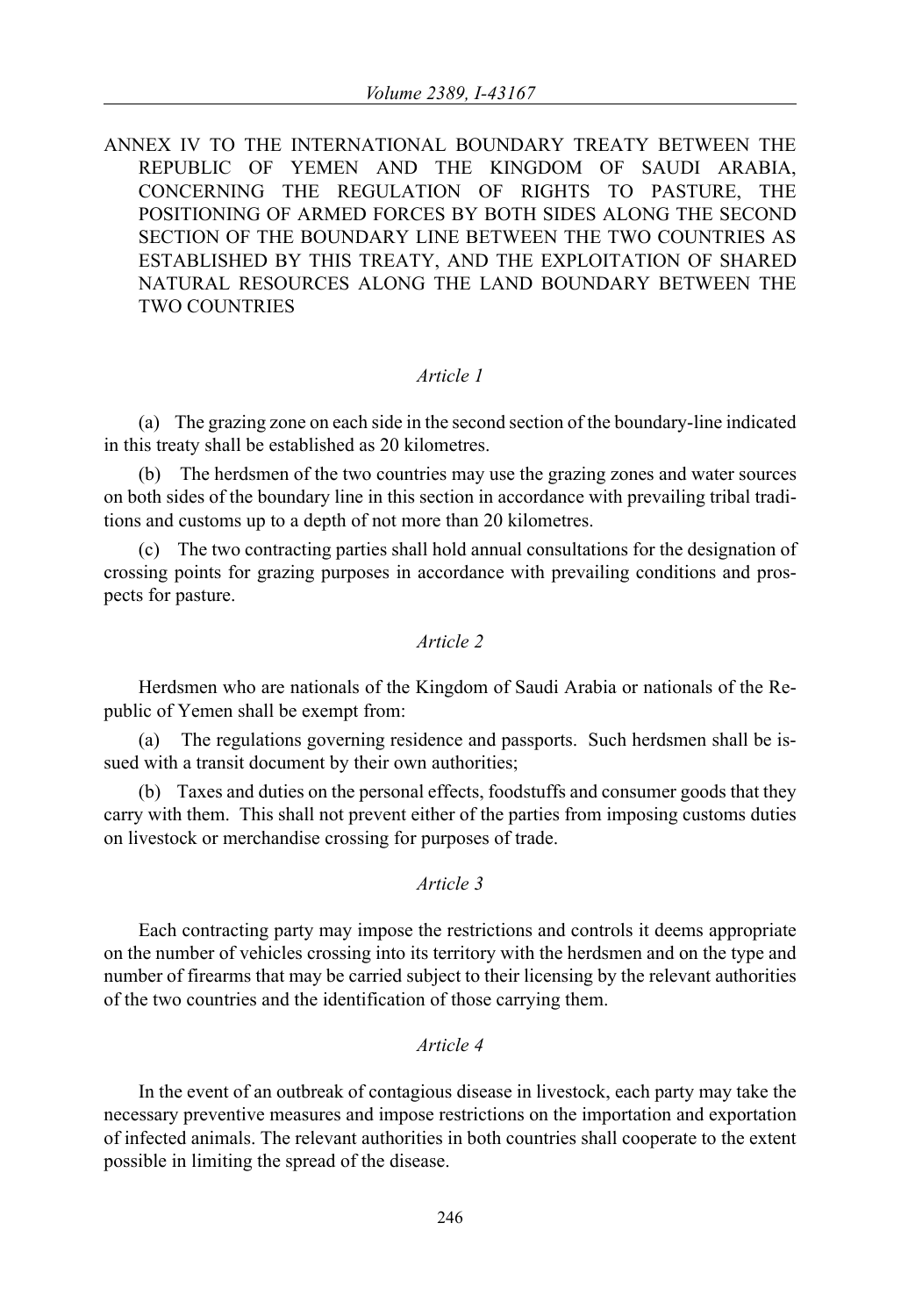## *Article 5*

Neither contracting party may deploy its armed forces within 20 kilometres of the second section of the boundary line indicated in this Treaty. Activity by either party on either side shall be limited to the dispatch of mobile security patrols armed with regular weapons.

## *Article 6*

In the event of the discovery of a recoverable and exploitable shared natural resource on the boundary line between the two countries from precisely at the sea wall, Ra's al-Mu 'wajj Shami, Radif Qarad outlet, to the point of intersection of latitude 19 north and longitude 52 east the two contracting parties shall undertake the necessary negotiations between them for the joint exploitation of that resource.

## *Article 7*

This annex shall be an integral part of the Treaty and shall be ratified in accordance with the procedures in effect in each country.